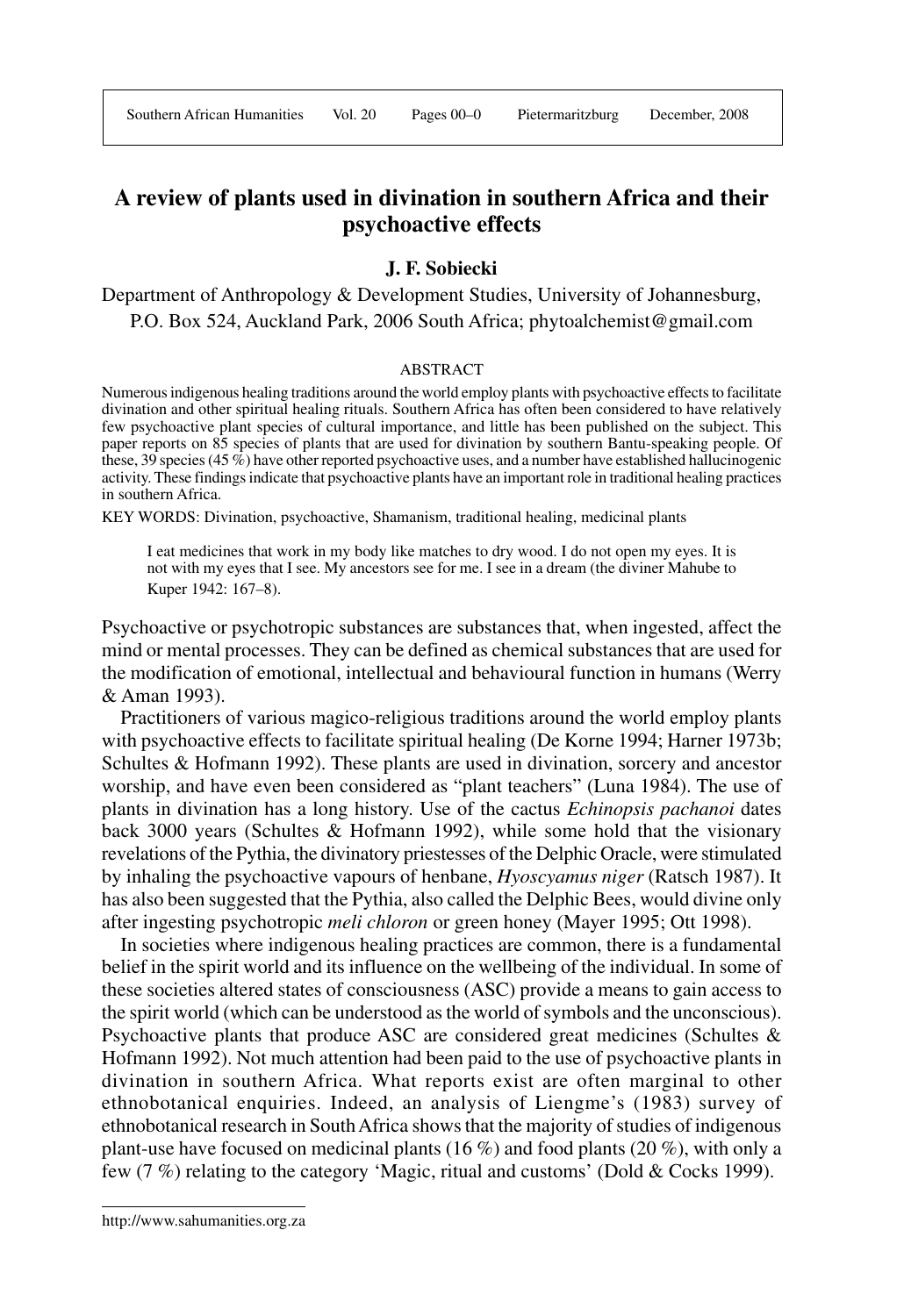Possible reasons for this lack of attention include researcher bias concerning substance use as part of spiritual healing practices (Winkelman & Dobkin de Rios 1989), an ethnobotanical focus on shamanic and hallucinatory plant use in the Americas (De Smet 1996), and an overlooking of more subtle psychoactive qualities of plants medicines. An additional reason is the loss of orally transmitted plant-use information as people abandon traditional practices.

Recently some researchers have embarked on revitalising the topic of psychoactive plant-use in southern Africa (Mitchell & Hudson 2004; Sobiecki 2002). This paper aims to build on these works by investigating and documenting the use of psychoactive plants by Bantu-speaking diviners.

### *Southern Bantu diviners*

Southern Bantu diviners (e.g. Xhosa: *amagqirha*, Zulu: *izangoma*) are called to their profession by their ancestors. "The verb *ukuthwasa* refers to this process of becoming a diviner, and the noun *intwaso* to the state or condition of the person undergoing the process" (Hirst 1990: 89). The *intwaso* condition is characterised by a 'trouble' (*inkathazo*) that involves various illnesses, copious dreams and psychiatric disturbances (Callaway 1868).

To become a diviner the initiate must first be cured of the *intwaso* condition. The treatment includes the use of special plant-based "medicines of the home" (Hammond-Tooke 1998: 12), dieting with *ubulawu* and training in techniques of divination and curing. The novice is apprenticed to a practising healer who teaches him or her the ways of indigenous healing.

Ill-health and misfortune are believed to stem from ancestral wrath, witchcraft or ritual pollution (Hammond-Tooke 1998). It is the diviner's work to discover the cause of this misfortune and then to apply or recommend appropriate action, in the form of prescribing plant medicines or rituals.

# *Shamans & southern Bantu diviners*

Because of differing worldviews, cultural practices and customs, I make the distinction between the vocations of the classical Asian shaman (used here as a prototype) and the Southern Bantu diviner. However, the Southern Bantu diviner shares with global shamanic healers the ability to utilise trance and altered states of consciousness (ASC), or what could be better described as 'enhanced states of association' (ESA), for healing purposes. Other similarities include communicating with 'spirits' (Boshier 1973: 282; Junod 1962: 529; Kohler 1941; Schweitzer 1977: 98–9), undertaking 'soul journeys' while dreaming or trancing (Hammond-Tooke 1998: 12; Kohler 1941; Lambrecht 1998: 153), and having animal spirit guides. Both types of practitioners also use psychoactive substances to facilitate dreaming (Lambrecht 1998) and to divine.

During the fieldwork, no reports were obtained of San influence on the diviners' use of psychoactive plants or accompanying ASC. This is because the focus of my research is not on the cultural origins of the use of these plants, but on their uses, preparation and effects.

#### RESEARCH METHODS

This study is based on research that included interviews with indigenous healers, muti<sup>1</sup> traders, muti users, and ethnobotanists, conducted mainly from late 1998 to 2003, and

<sup>&</sup>lt;sup>1</sup> from Zulu *umuthi*, pl. *imithi* = tree, plant, medicine, medicinal charm, wood.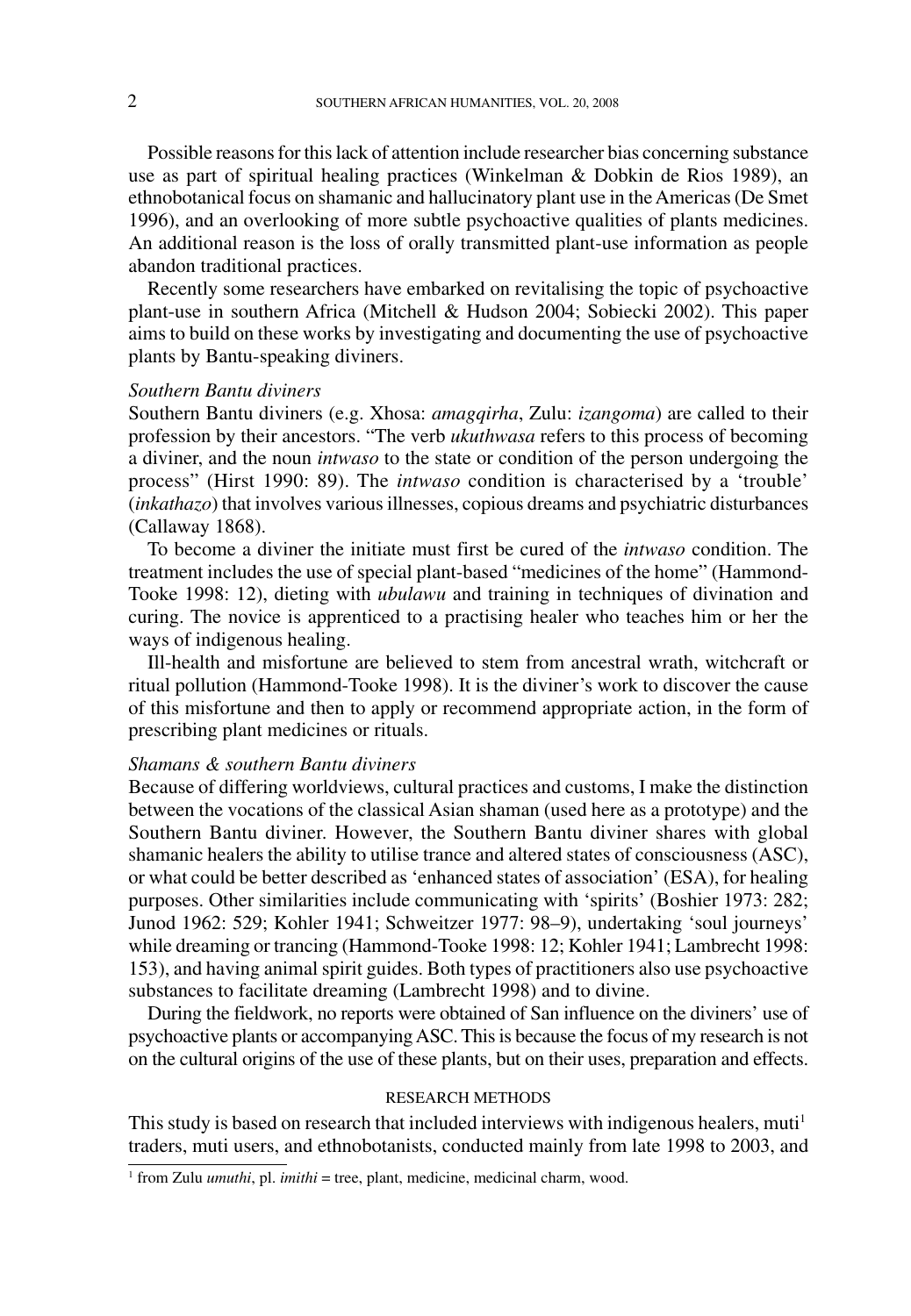periodically until the present (see also Sobiecki 2002). Most of the fieldwork was conducted on the East Rand, Gauteng, South Africa. The fieldwork comprised semistructured interviews with 19 practising indigenous healers (ten female and nine male) at their mutishops or homes. Fourteen of the healers are diviners, while five are herbalists who do not divine. Most were interviewed in the Witwatersrand urban area; some interviews took place in the Free State and KwaZulu-Natal. I traced the healers through word of mouth or through telephone directories. I established a close relationship with four of the healers and continue to discuss issues with them today. I also held informal interviews with approximately 30 other people, including muti traders, muti customers, academics and other ethnobotanists.

Most of the healers I encountered could communicate in English. Of interest is that almost all, whatever their ethnic group (Tsonga, Sotho, Xhosa or Indian), were accustomed to selling their medicines using Zulu vernacular names. This convention assisted with the cross-checking and confirmation of plant identifications and uses. Where possible, identifications were confirmed by showing colour photographs or pictures of plants to the healers, using colloquial names and plant name lists (Williams *et al*. 2001; Williams 2007). I also studied and compared live specimens with other voucher specimens and identification information in the botanical literature. I deposited voucher speciments in the Moss Herbarium at the University of the Witwatersrand, Johannesburg.

My research yielded a list of 85 plants used for divinatory purposes, that is, during initiation, to enhance intuitive abilities, to promote dreaming and induce trance (Appendix 1). The plants are believed to be crucial to the development of special healing powers. The majority are administered internally. Of the 85 species, 39 (45 %) are known to have psychoactive properties (Sobiecki 2002). Appendix 2 lists plants used in non-divinatory healing, but which nevertheless have interesting psychoactive effects.

### *Indigenous terminology for psychoactive plants*

Some interesting terms for psychoactive plants exist, including *bhayiskhobho* (bioscope (cinema) in Zulu), otherwise known as the 'mirror' or 'TV', which refers to the effects of hallucinogenic plants such as the toxic *Boophone disticha* (L.f.) Herb. (see Hall 1994: 54). Another Zulu term, *bonisele*, describes several plant species that are used by initiate diviners to elicit divinatory powers and induce dreams of the ancestral spirits. This derived verb stem means "to see on my behalf" (L.C. Posthumus pers. comm.) or "to show me the light" (L. Maponya pers. comm.). The descriptions of the effects of *bonisele* plants on the initiate diviners are analogous with metaphysical 'seeing', transcendental enlightenment and revelation. An example of one such plant is *Chamaecrista mimosoides* (L.) Greene. Descriptive phrases for such plants also include 'magical plants' and 'plants that arouse the spirits'.

### *Literature and fieldwork notes*

The ethno-botanical literature contains interesting examples of psychoactive plant use by diviners. These anecdotes were often tangential to the authors' studies. From these data I distilled the beginnings of an account of psychoactive plant use by Southern African diviners.

In the classic article 'Religious or sacred plants of Basutoland', Laydevant (1932) explores the internal use of plants in the initiation of Sotho diviners. Many have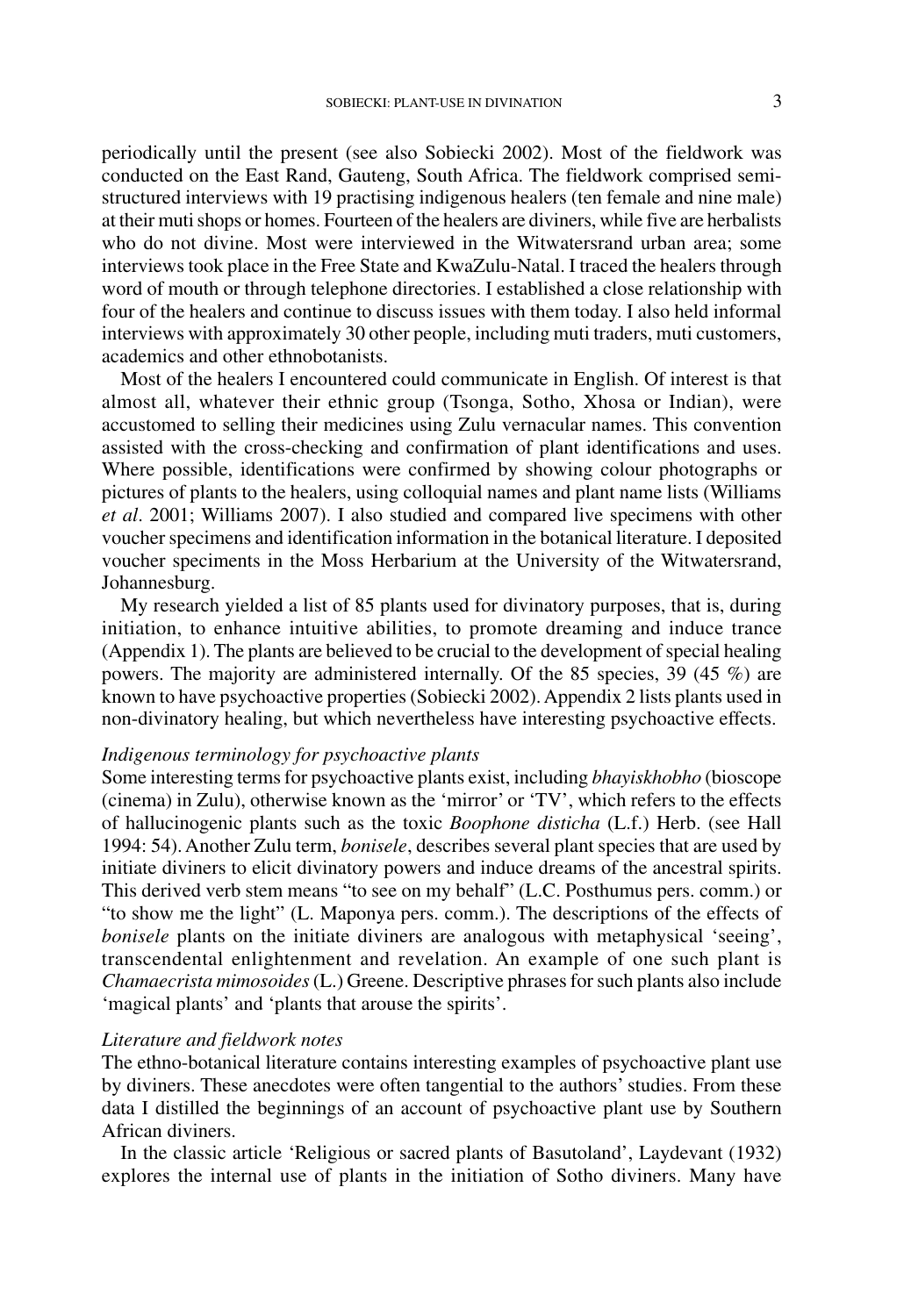psychoactive effects. One of the plants, *Myosotis afropalustris* C.H. Wright, is used by the Sotho for treating hysteria and to develop the memory of trainee indigenous healers (Watt & Breyer-Brandwijk 1962). With ingestion, this plant has been reported as producing a mildly stimulating ASC that Sotho diviners use to divine (D. Millard pers. comm.). Laydevant also notes the use of the hallucinogen *B. disticha* in the initiation ritual of Basuto boys, which is closely connected with the ancestral spirits. Laydevant states that the drug is said to "imbue [the initiates] with the qualities of their ancestors and will tend to make men of them" (Laydevant 1932: 66).

Several other authors have commented on the use of psychoactive plants by southern African diviners. These authors describe the enhanced divining abilities that come from the medicines (Boshier 1973: 281; Broster 1981: 37; Hutchings 1989: 113; Katz 1976, 1982; Kohler 1941: 6; Krige 1940: 55; Lambrecht 1998), which are used when "the signs of the spirit slack off" (Boshier 1973: 281), or when dreams are desired for prophesy or divination.

#### DISCUSSION

# *The ancestors, dreams and plant use*

Dreams are central to divination in southern Africa. Lamla (1975: 81) notes that "[d]reams and visions feature prominently in divination" in Transkei. In the Nguni worldview, dreams belong to the domain of the ancestors and serve as the medium through which the diviner establishes contact with the ancestors. These ancestors are heavily involved with the realm of the living and can send illness and misfortune to those who disrespect or ignore them. Southern African indigenous healing often runs in families, and ancestors who were healers often call their descendants to the profession through dreams. Given the importance of dreams in the diviners' lives, they need to find ways to induce them and their methods include the use of certain psychoactive plants.

### *Plant preparations used in divination*

Plants used to facilitate divination are prepared and administered in various ways in southern Africa. *Ubulawu* preparations are popular. The term *ubulawu* refers mostly to the roots of varieties of herbs and creepers, but sometimes to the stems or bark of certain plants, for example, the leaves and stems of *Helinus integrifolius* (Lam.) Kuntze. *Ubulawu* species are classified in Xhosa indigenous healing practice according to the locality in which they grow, that is, *ubulawu* of the river, *ubulawu* of the forest and so on (Hirst 1990). The Xhosa method of *ubulawu* preparation is as follows. "A compound of herbs is made, mixed with water in a vessel, and twirled with a stick until white foam froths up. The churning of the mixture to produce white foam is typical of *ubulawu* preparations. Every morning the initiate must drink this concoction until his or her stomach is full and he or she is ready to vomit. With the foam, the whole body is also washed, normally late in the evening" (Lamla 1975: 94). The vomiting of this compound is referred to as *ukugabha* (Lamla 1975: 94).

Another popular *ubulawu* ingredient is *Rhoicissus tridentata* (L.f.) Wild & R.B.Drumm. Watt (1967) reports its use by the Lobedu and the Masai for psychoactive purposes. A reportedly powerful mixture used by diviners in Johannesburg for facilitating communication with the ancestors includes *Hippobromus pauciflorus* (L.f.) Radlk., *Dianthus mooiensis* F.N. Williams. and *H. integrifolius*. Both *H. pauciflorus* and *H. integrifolius* have other psychoactive uses (Appendix 1).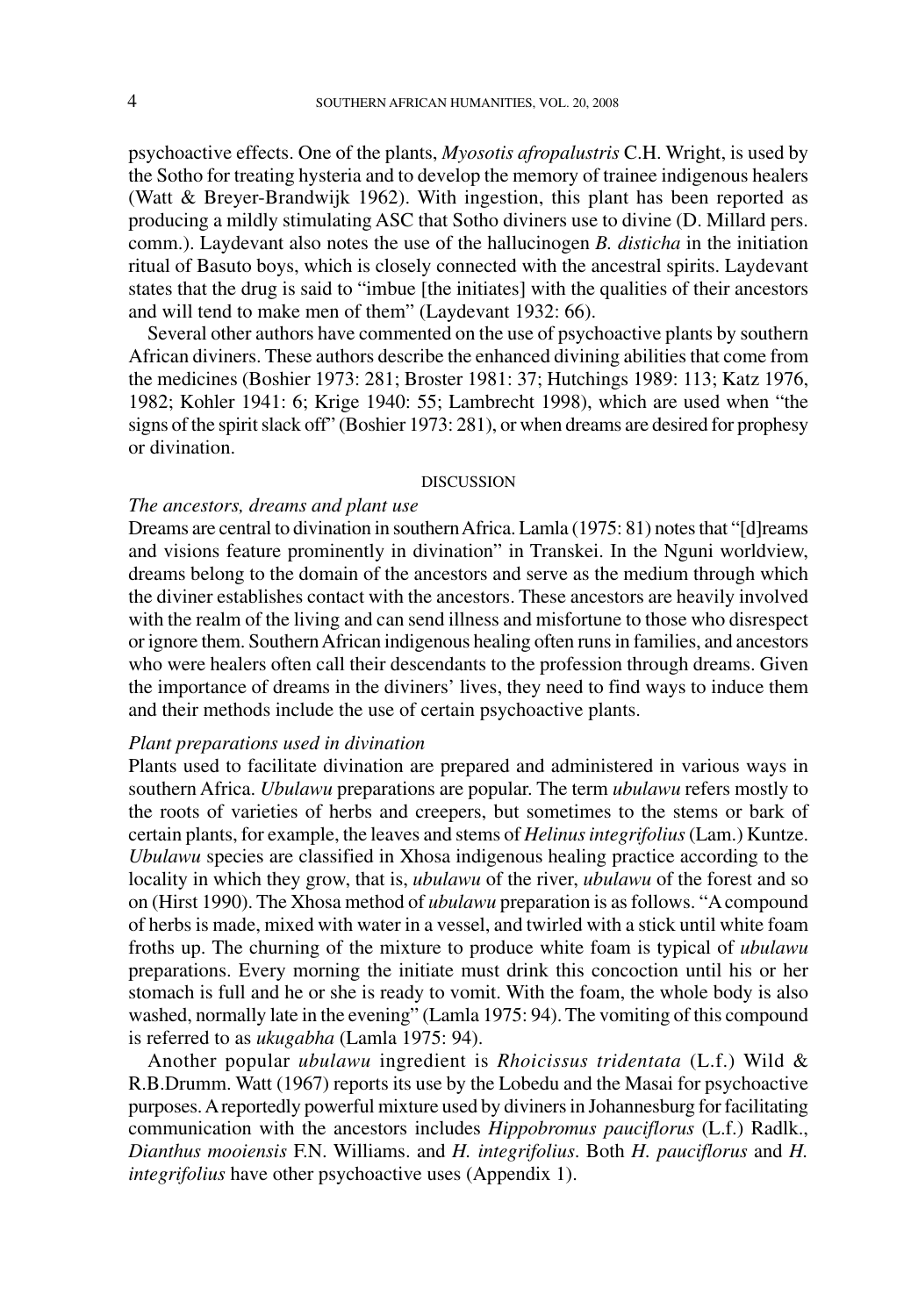Broster (1981) mentions an interesting combination of *Rubia petiolaris* DC.—a plant used by Xhosa initiate diviners to induce dreams of the ancestors (Broster 1981)—and *Silene*, *Hippobromus* and *Dianthus* species, all of which have oneirogenic and 'visionary' uses (pers. observation). It is possible that the combination of particular plants in *ubulawu* mixtures produces synergistic or complementary psychoactive effects. A Sotho diviner, Mrs Maponya (pers. comm.), explained that the use of different species in *ubulawu* mixtures results in "each species lending its power to the other". Depending on the species used, *ubulawu* preparations have numerous uses. Some can be used therapeutically to heal the body (Hirst 1990: 176) by removing impurities, including "dirt from the chest and healing stomach disorders" (Lamla 1975: 145). Others are used as love charm emetics. However, the species used in *ubulawu* preparations for the initiation of southern African diviners reportedly have psychoactive effects. Some diviners state that these "varieties of *ubulawu* possess a spirit (*umoya*) which has the power (*amandla*) to reveal deep religious truths in the mind through dreams" (Hirst 1990: 176). "Prescribed at a low dosage, and taken on an empty stomach, certain varieties of *ubulawu* have the power to induce profound and lucid dream experiences connected with the spirits and sacred animals" (Hirst 1990: 177).

*Ubulawu* preparations have also been used to improve the memory and develop particular mental faculties, which is further indicative of their psychoactive qualities (Laydevant 1932). Laydevant (1932) describes how individuals exhibiting psychological disturbances similar to hysteria are treated with *ubulawu* preparations for one or two months, after which they are considered cured and able to resume their normal daily lives. The practice of inducing dreams through specific *ubulawu* preparations is often part of the treatment for the *intwaso* illness experienced by initiate diviners (Kohler 1941). The therapeutic mechanism by which this process operates is still unclear, but the use of *ubulawu* appears to encourage and modify the dreaming experienced by the initiates, to positive healing ends (Ashton 1943: 31; Broster 1981). Thus, there appears to be a close relationship between the use of particular plants in *ubulawu* preparations, ASC and physical, spiritual and psychological healing in southern African healing traditions.

Other literature refers to the magical and 'visionary' uses of special *ubulawu*. Hoernlé (1937: 21) describes how the process of churning up, eating, vomiting and washing with *ubulawu* is "concentrated upon clearing the inner vision, making the initiate 'see', so that he is intent upon listening to his inner voice and to the visions that arise before his mind's eye". Hulme (1954) states that *ubulawu* is considered to be one of the most powerful preparations used by Zulu diviners, while Schweitzer (1966: 54) notes that *ubulawu* is used to make contact between people and the 'shades' or spirits.

Other methods of administering psychoactive plants in spiritual healing rituals are known and practised in southern Africa. Some of these methods include licking powders off the palm, applying ointments into incisions made on the skin, using snuff, smoking dried leaves, and administering preparations to the eyes (as in the case of the Tsonga Gobo rite).

## *The effects of various categories of psychoactive plants*

Some Sotho and Zulu diviners use plants with stimulant or empathogenic (producing elation and euphoria) effects to aid divination. Ingestion of a small amount of *ubulawu*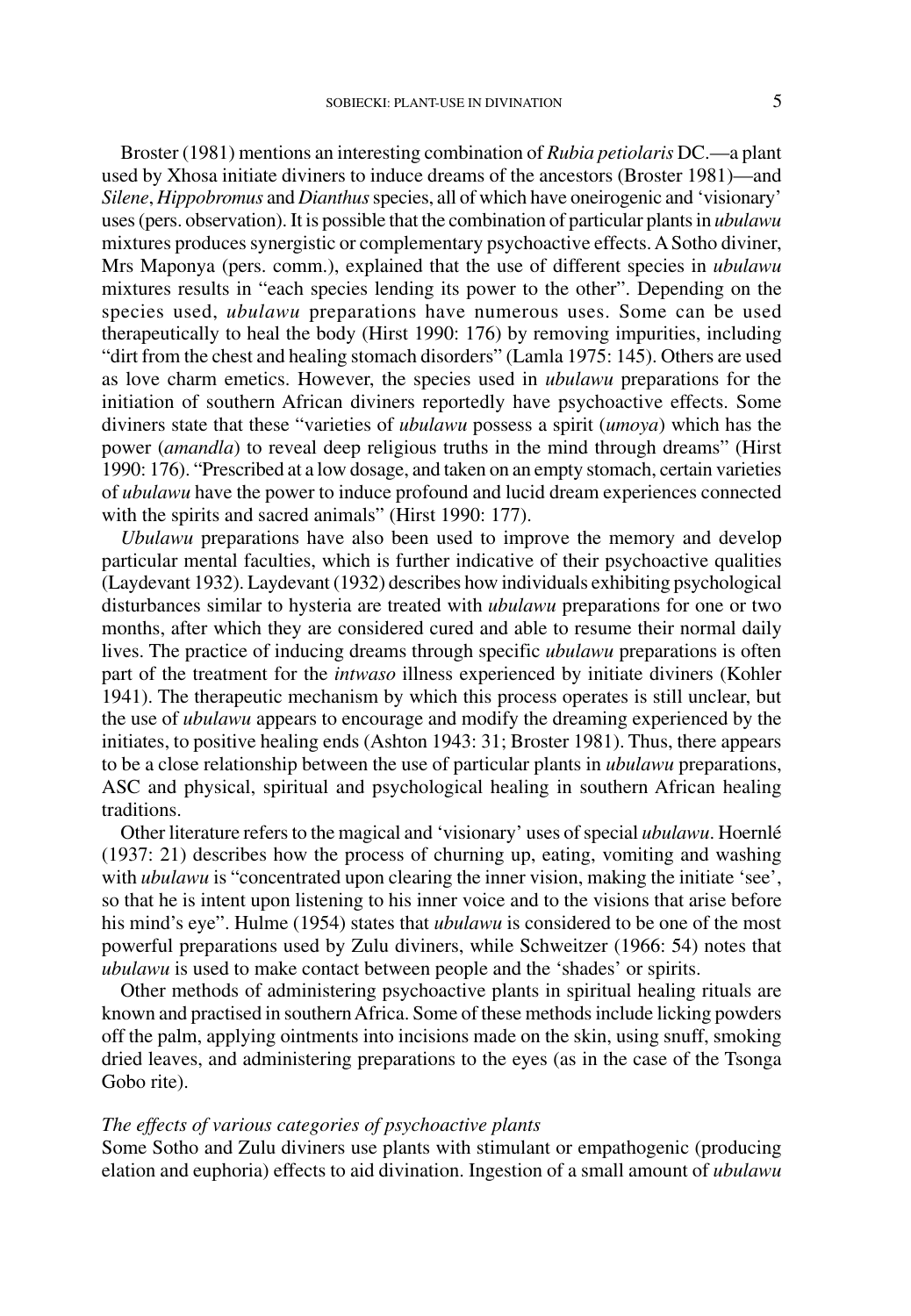containing *Myosotis afropalustris* C.H. Wright as the primary ingredient produces elation and stimulation (D. Millard pers. comm.). Similarly, the fresh or dried flowers of *Nymphaea nouchali* Burm.f. have empathogenic effects.

Some South African diviners (Sotho, Tsonga and Zulu) make the distinction between plants that produce hallucinations and those that induce dreaming (oneirogenics). Hallucinogens, such as *B. disticha*, are perceived by some diviners as drugs that yield 'impure' and arbitrary visions. Dream-inducing plants, such as *Silene undulata* Aiton and *C. mimosoides*, are believed to produce 'true visions' that elicit intuitive powers that normally arise only while sleeping.

The number of established hallucinogens listed in this article is limited. Many more, not yet researched, have reportedly similar qualities and it is my belief that hallucinogenic plant-use in southern Africa has been underestimated.

Junod (1962: 489) mentions two interesting cases of hallucinogenic plant use amongst the Tsonga for the exorcism and treatment of possessed people. In the second stage of exorcism, the rite of the Gobo basin, the patient has his or her face submerged into a basin filled with water in which certain plants are mixed. The patient is made to open his eyes which causes burning and produces a red space with black dots in the field of vision. This is done for a long time, after which the patient is said to have "crossed the sea". "He has seen everything. It is the drug that makes one see (*muri wa ku bonisa*). Some are said to have learnt divination by this Gobo ablution" (Junod 1962: 489).

Junod (1962: 495) further suggests the visionary nature of the plants used in this rite when he says: "The baptism in the calabash has helped him to cross the sea and to reach the land beyond, the land of miracles and of magic powers!" This is a characteristic description of hallucinogenic experience. The psychoactive ingredient is possibly *Casearia gladiiformis* Mast. (Junod 1962: 501).

Junod's second example concerns apprentice diviners from central Tsonga. The apprentice first practices in foreign villages to earn an animal. This animal is brought back to the initiating diviner and parts are cooked with a root called *banga.* Once cooked, the master and apprentice suck the broth with their lips and eat the meat without touching it, "'the same as vultures do, which scent meat from far away.' The heart of one of these birds has been cooked with the other drugs 'so that the new diviner will be able to dream of things which are far away and go straight to them.' He will be able to go and guess anything at once without fear or hesitation" (Junod 1962: 566). I observed something similar in Johannesburg, where an initiate Tsonga diviner who was struggling to divine prepared and drank a decoction of boiled chicken and certain plants. He subsequently experienced lucid dreams that promoted his divinatory powers. The diviner described the plants as having actions on his mind.

Researchers have described their own experiences with southern African psychoactive and hallucinogenic plants. Edith Turner (1992) describes her experiences with what she considered psychoactive plants in the *ihamba* (spirit) exorcism rituals among the Ndembu of Zambia. In this ritual, several plants were taken orally in the form of a coldwater infusion (cf. Appendix 2). These had a "loosening effect" which facilitated the "disinhibition of the psyche" and "triggered and liberated a rarely-used faculty" (Turner 1992: 71, 140, 198). Apart from feeling as if her head was swimming immediately after drinking the leaf medicine, Turner noted other unusual perceptual effects. Ndembu claim that the plants are crucial in that they give the "ability to see spirits" (Turner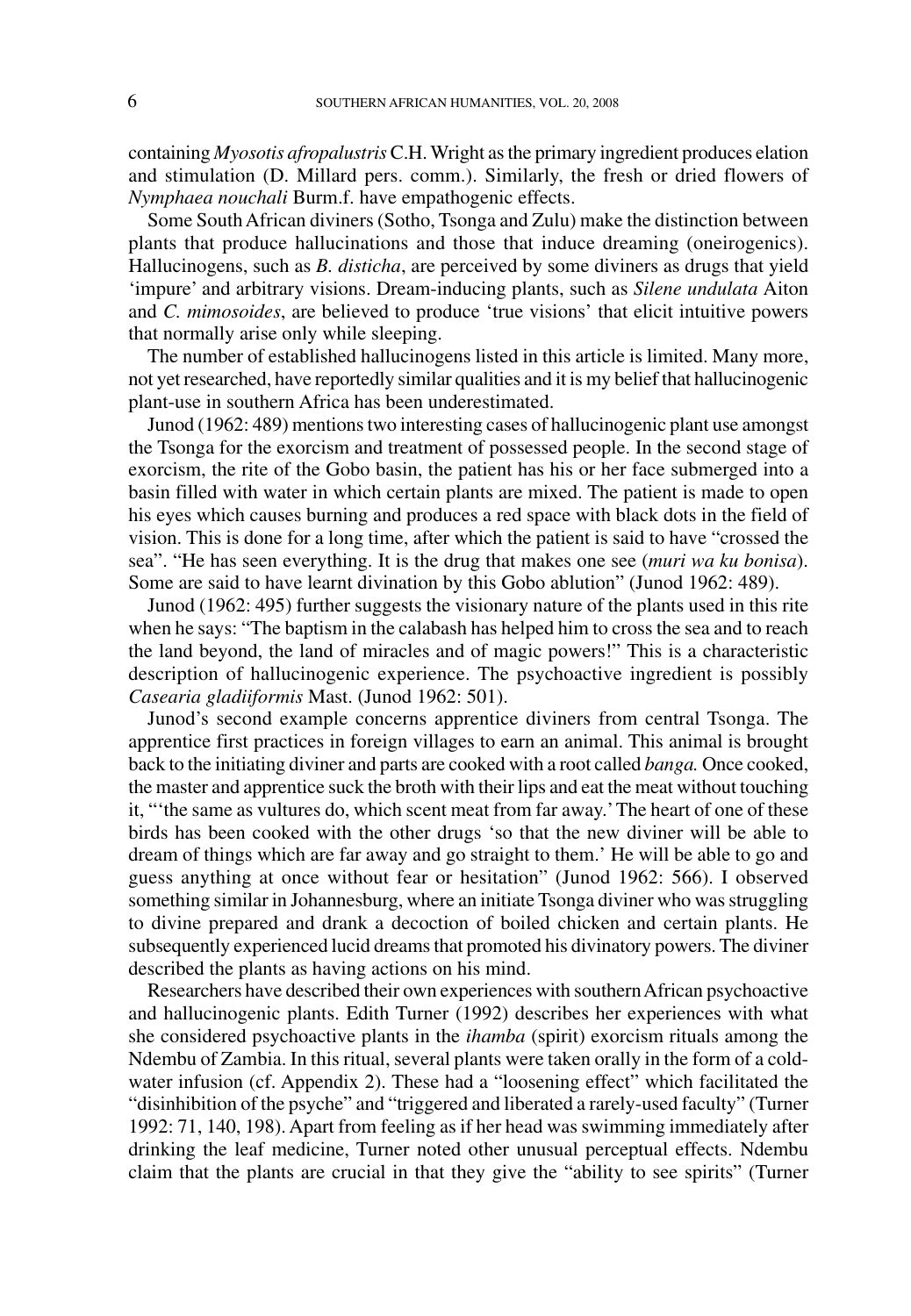1992: 171), which Turner experienced (Turner 1992: 131, 132, 149). *Vangueriopsis lanciflora* (Hiern) Robyns and a *Canthium* species were both ingredients in the leaf medicines. Both are reported to have psychoactive uses elsewhere in southern Africa (Gelfand *et al*. 1985).

James Hall (1994: 53) described his experience with a vision-facilitating medicine called *likhambi*, which is administered nasally. The visions elicited were likened to the *bhayiskhobho*. Hall also mentions an emetic made from a plant resembling a vine (possibly *Galium capense* Thunb.) with a red root bark that appears to have important 'visionary' uses in the Zulu rituals. These medicines were used specifically for eliciting divinatory powers as part of his initiation into divining.

Like some other researchers, I have experienced the psychoactive effects of traditional southern African preparations. While doing fieldwork in the Limpopo Province, I ingested a powder made from unidentified plants. My sleeping pattern was disturbed for two subsequent nights and I experienced a lucid dream containing profound personal symbolism. I believe that the chemicals in the plants interrupted my normal cyclical neurotransmitter activity during sleep, which resulted in enhanced dreaming.

# *Botany and chemistry of psychoactive plants*

Investigation of the chemistry of plants used in divination is well worth while. The psychoactive status of many plants remains unknown and much research is required to understand the effects these plants have on consciousness. *Silene undulata* Aiton., for instance, is an *ubulawu* species used in the initiation and practice of Xhosa diviners (Hirst 1997). It is called *undlela zimhlophe*, "which literally refers to the way or path of white things or symbols" (Hirst 1997: 236). "The root contains toxic saponins which, when ingested at low dosage, only induce dream experience in highly sensitive subjects" (Hirst 1997: 236). Saponins are said to be responsible for the production of froth in *ubulawu* preparations. These saponins probably account for the reported psychoactive (oneirogenic) effects of *ubulawu*. If this is the case, it is fascinating that the indigenous healers of southern Africa have found ways of preparing plant medicines that concentrate in the froth the chemicals that elicit dreams. Saponins also irritate the mucosa and are therefore effective emetics. Emetics are used to induce trances needed for divining (Hutchings 1989). Other chemical groups of psychoactive interest include the alkaloids and diterpenoids (Sobiecki 2002).

### *Multifunctional uses*

Many psychoactive plants used in divination have other medicinal uses. Factors influencing the psychoactive effect of a plant include its dosage, and its combination with other plants in a mixture. A psychoactive plant may not always produce a distinct psychoactive experience, unlike most hallucinogenic plants. For example, *Catha edulis* (Vahl) Forssk. ex Endl. is used in medicines in small doses with no perceptible psychoactive effects, but higher dosages can produce strong sensory alterations, including entoptic phenomena (M. Hirst pers. comm.).

### *Cross-cultural use*

Some species are used in similar ways by southern Africans of different language groups. *H. integrifolius*, for instance, is used in similar ways by Sotho and Nguni speakers—for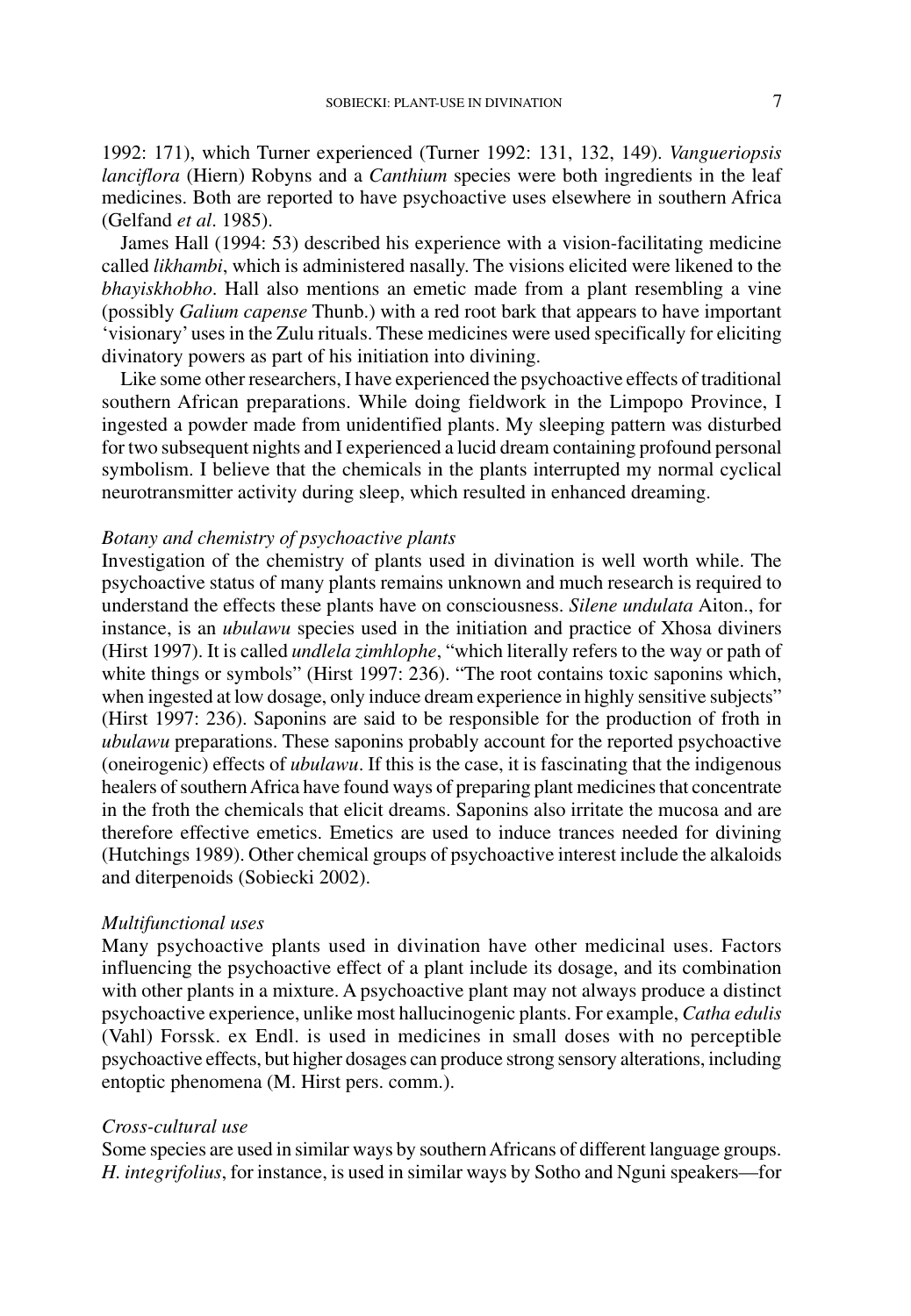eliciting divinatory powers. It is not yet possible to make generalisations on patterns of plant-use.

#### **CONCLUSION**

My intention with this article was to demonstrate that the use of psychoactive plants is indispensable to southern African indigenous healing. The diviners' plant knowledge and expertise should be part of the greater body of indigenous knowledge systems (IKS), to be preserved, studied and utilised. It is also hoped that these findings will serve to galvanise research into how psychoactive plants influence human consciousness and the potential applications thereof in medicine. Furthermore, I hope that southern African psychoactive plant-use can be placed within the global shamanic plant-use context, which is fast becoming an impetus for plant-based spirituality.

### ACKNOWLEDGEMENTS

Helena Saayman for her passionate support and patient edit of this paper, Andre Croucamp for his invaluable advice, and continual support; Mama Maponya, a valuable healer and friend, for her insights; Professor Thea de Wet, Department of Anthropology and Development Studies, University of Johannesburg, for her assistance and encouragement; Professor David Lewis-Williams for his help and encouragement; Dr Vivienne Williams for her advice and support and for kindly providing me with her lexicon of plant names; Anne Hutchings for all her support. Many thanks to the indigenous healers who made this research possible: Mr Mgomazulu from Sodwana; Mhlongo and Clifford Mudumo from Mai Mai market, Johannesburg; Anne Naidoo; Monica from Mautse valley, Free State; Gladise Tau and her daughter, Mpai, for their patience and willingness in allowing me to survey their muti shop in Johannesburg; Joseph from Germiston; Ms Nhlengethwa from Natalspruit, Johannesburg; Mrs Madisebo from Kathlehong district; Lulama Masinga, Joyce Khwela, Mr Solomon Mahlaba, Benedict Sebushi, and Ms Nonkazimlo Podile. Other thanks go to Dale Millard; Mrs M. Sobiecki, for her translations of Laydevant's article, Graeme Cumming for his assistance and support; Farida Dollie; Professor L.C. Posthumus for his linguistic assistance; Dr Manton Hirst; Dr Nigel Gericke; Ms Penny Bernard; Ms Noluthando Netnou for her translation of *Umongo Wolwazi* by C.J. Manana; Professor Tony Trail; and to any other healers I may unintentionally left out of this list.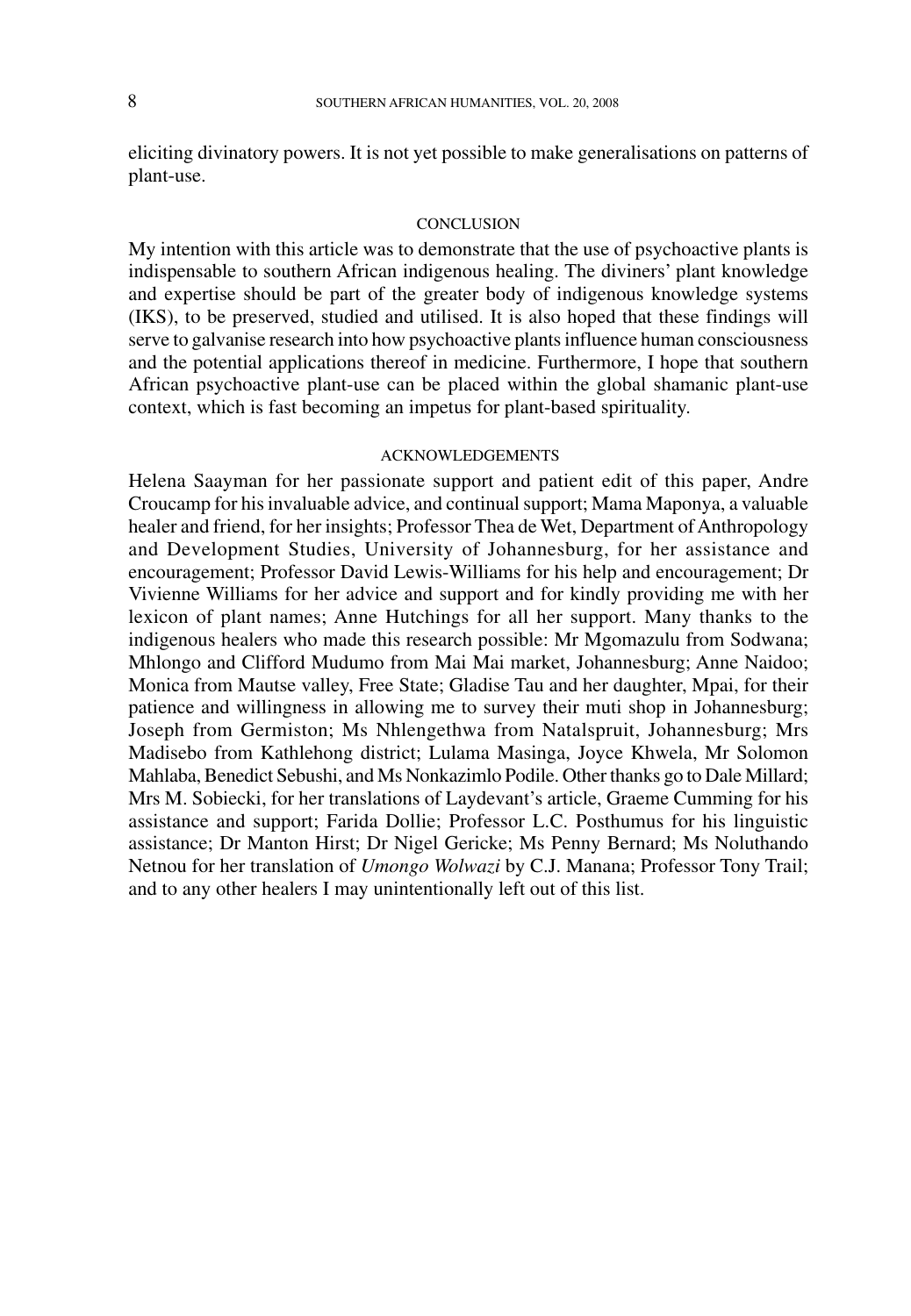### APPENDIX 1

#### **Plants used in divination in southern Africa**

*Information is arranged as follows:* Botanical name, exotics\* Specimen voucher Plant family Vernacular name/s of ethnic group/s using plant<sup>b</sup> Part used

Preparation/route of administration/related usage/informant/reference<sup>d</sup>

Voucher specimens were identified by staff at the Charles E. Moss Herbarium, Johannesburg.

<sup>b</sup>Groups using the plant: (Af)=Afrikaans: SA; (B)=Tswana: SA; (Cho)=Chopi: Mozambique/Caprivi; (E)=Europeans: SA; (G)=Griqua: SA; (Ka)=Kuanyama Ambo: Nambia; (Kg)=Kgatla (a Tswana dialect): Botswana; (K)=Khoi: SA; (Lob)=Lobedu (a dialect of Northern Sotho): SA; (Nd)=Ndembu: Zambia/Angola/ Zaire; (P)=Pedi: SA; (S)=Sotho (This language group includes Northern Sotho, South Sotho and Tswana): SA; (San)=San: SA/Namibia/Angola; (Sh)=Shona: Zimbabwe; (Ts)=Tsonga: SA; (V)=Venda: SA;  $(X)=X$ hosa: SA;  $(Z)=Z$ ulu: SA.

d References: 1: Boulos 1983; 2: Broster 1981; 3: Bryant 1966; 4: Callaway 1991; 5: Chaumeil & Chaumeil 1979; 6: Cunningham 1988; 7: Dobkin de Rios 1986; 8: Dornan 1929; 9: Duke 1985; 10: Eiselen 1932; 11: Emboden 1989; 12: Gelfand *et al*. 1985; 13: Gerstner 1938; 14: Gerstner 1941; 15: Harner 1973a; 16: Harner 1973b; 17: Hirst 1990; 18: Hirst 2000; 19: Hulme 1954; 20: Hutchings *et al*. 1996; 21: Iwu 1993; 22: Jacot Guillarmod 1971; 23: Jacot Guillarmod 1982; 24: Johnston 1972; 25: Junod 1962; 26: Katz 1982; 27: Krige 1940; 28: Laydevant 1932; 29: Laydevant 1933; 30: Laydevant 1939; 31: Lee 1979; 32: Loeb *et al*. 1956; 33: Mabogo 1990; 34: Manana 1968; 35: Mönnig 1967; 36: Neuwinger 1996; 37: Oliver-Bever 1986; 38: Palmer & Pitman 1972; 39: Phillips 1917; 40: Pooley 1993; 41: Pujol 1990; 42: Schultes & Hofmann 1992; 43: Simon & Lamla 1991; 44: Sobiecki 2002; 45: Turner 1992; 46: Van Wyk *et al*. 1997; 47: Van Wyk & Gericke 2000; 48: Watt 1967; 49: Watt & Breyer-Brandwijk 1962; 50: Winkelman & Dobkin de Rios 1989.

*Adenopodia spicata* (E.Mey.) C.Presl Fabaceae

*ibobo*/*ubobo* (Z)

Root

Infusions are taken orally by diviners as emetics to increase divining powers (Z) [20].

*Agapanthus campanulatus* F.M. Leight.

Alliaceae

*leta-la-phofu* (S), *ubani* (Z)

Root

*Ubulawu* preparations are used in the initiation of indigenous healers in South Africa (Z) [20], (S) [22]. Also used to treat people "who have the spirit", a type of psycho-spiritual illness  $(S)$  [28]. Used by diviners in South Africa to induce dreams of the ancestors (N. Podile pers. comm.).

*Agrostis bergiana* Trin. Poaceae *yoang ba phorora* (S) Parts used unknown

Used when working the divining bones (S) [39].

*Albizia suluensis* Gerstner

Fabaceae

Common name unknown (X), *ingweb'enkulu*/ *unyazangoma* (Z)

Parts used unknown

A stirred macerate is taken orally by healers to induce trances (Z) [20]. Used for nervous complaint (Z) [40]. An unidentified species called *uyazangoma* is used to treat fits  $(X)$  [43].

*Alepidea amatymbica* Eckl. & Zeyh. Var. *amatymbica* Apiaceae

*lesoko* (S), *ikhathazo* (Z)

Aerial parts, root

The dry rhizome and roots are smoked, or powdered and taken as a snuff by South African diviners to assist divination and communication with the ancestors [47]. It is used to help prevent nervousness (Z) [41]. It is used as a lotion to wash the divining bones (S) [22].

*Argyrolobium tomentosum* (Andrews) Druce Fabaceae

*umadlozana ompofu* (Z)

Root

Root infusions are taken by diviners as emetics to sharpen their vision (Z) [19].

*Bauhinia bowkeri* Harv.

Fabaceae Voucher specimen: *Sobiecki* 5

*umdlandlovu* (Z)

Bark

An emetic by unspecified groups in South Africa, and can produce weak hallucinations (L. Maponya pers. comm.). It is used to assist divination (L. Masinga pers. comm.). A powerful muti used by healers in South Africa as a snuff before sleeping to "open the mind" (Z) (C. Mdumo pers. comm.).

*Boophone disticha* (L.f.) Herb. Amaryllidaceae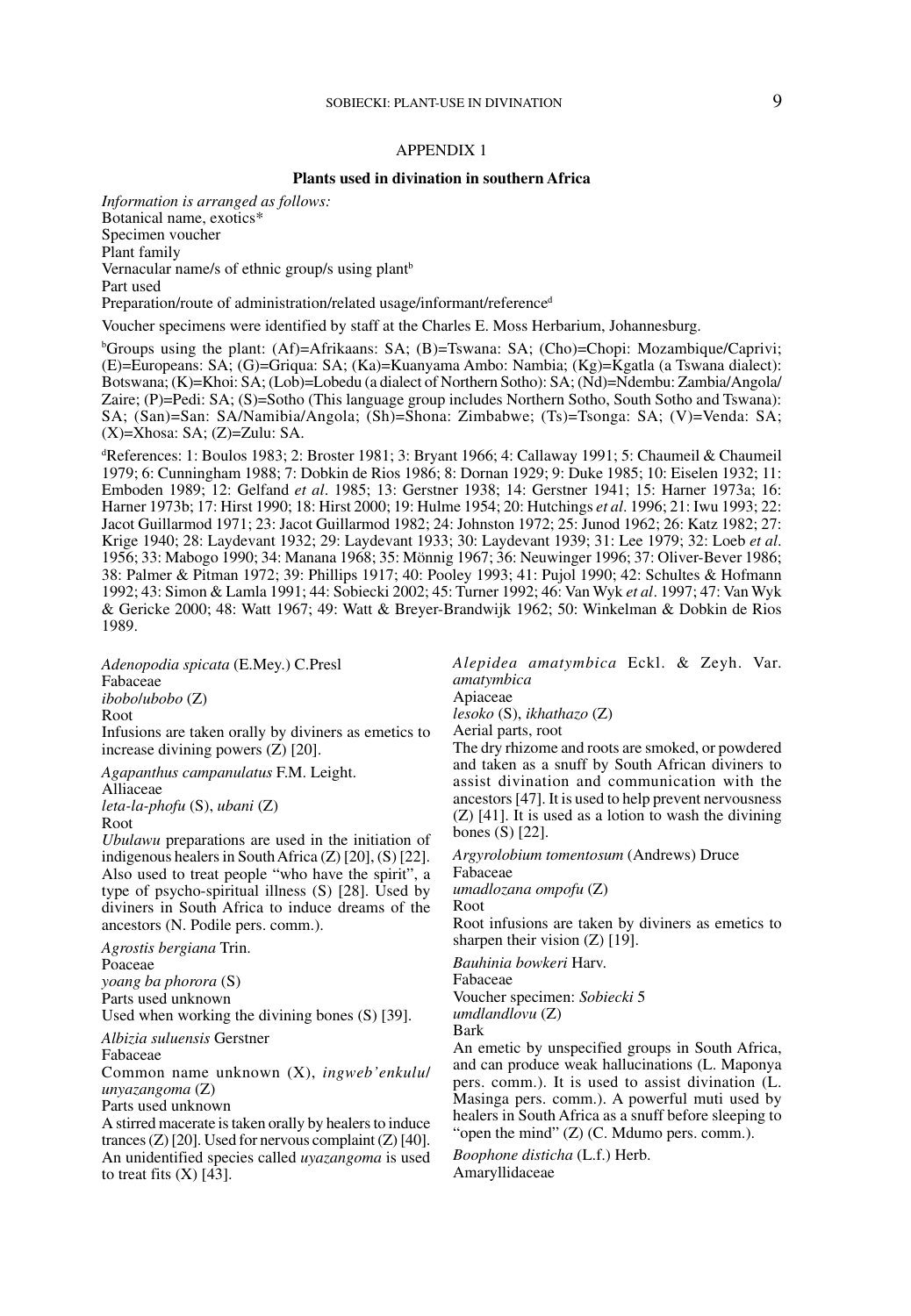#### *leshoma* (S), *incwadi* (X), *incotho* (Z) Bulb

Bulb decoctions, which are toxic, are used in small amounts as a hallucinogen to aid divination in South Africa  $(Z)$  [44]. Bulbs are also used as narcotics  $(S)$ , (X) [49]. Unspecified groups use a weak decoction of the bulb scales as a sedative for violent, psychotic patients [47]. Described as "arousing the spirits" in Zimbabwe [12].

*Boscia albitrunca* (Burch.) Gilg & Gilg-Ben.

Capparaceae

*umvithi* (Z)

Bark, root

Roots are used for medical and magical purposes (Z) [40]. Uses for epilepsy in South Africa have been recorded [48]. The bark is used in the initiation of diviners in South Africa as an *ubulawu* preparation, the froth of which is eaten, to "see things", indicating possible psychoactive effects (hallucinogenic activity) and enables "the ancestors to speak through you" (M. Tau pers. comm.).

*Brachylaena discolor* DC. Asteraceae *ipahla*/*isiduli*/*umphaphla* (Z) Root

Used by diviners to communicate with the ancestral spirits (Z) [20]. Indigenous healers in South Africa ingest root infusions for divinatory purposes (D. Millard pers. comm.). *Brachylaena elliptica* (Thunb.) DC has uses in treating hysteria in South Africa [44].

*Brunsvigia radulosa* Herb.

Amaryllidaceae *lematla* (S)

Parts used unknown

The plant is used to wash the divining bones to "give greater accuracy". (S) [22].

*Cannabis sativa* L.\*

Cannabaceae

*dagga* (Afr), marijuana (E), *matokwane* (S), *umya* (X) *insangu* (Z)

Leaf

In South Africa its use for medicinal, recreational and spiritual purposes is widespread among healers and non-healers from various ethnic groups. South African diviners sometimes smoke the leaf with other plants to aid divination (L. Masinga pers. comm.).

*Canthium ciliatum* (Klotzsch) Kuntze Rubiaceae *umevana* (Z) Root Roots are used as a substitute for *Turraea floribunda* Hocsht. in emetics to induce trances before divining dances (Z) [14]. Other *Canthium* species have psychoactive uses in Zimbabwe [12].

*Casearia gladiiformis* Mast. Samydaceae *psekamafura* (Ts), *umjuluka* (Z) Parts used unknown

The initiate diviner is administered a decoction

containing this plant, through the eyes, in the Tsonga Gobo basin ritual. Divining powers are learnt through this ritual, with psychoactive effects being reported (Ts) [25]. A plant called *umjuluka* is said to be used for mental disorders (Z) [34].

*Chamaecrista mimosoides* (L.) Greene Fabaceae Common name unknown (X),

*umbonisela*/*imbubu yotaboni* (Z)

Root

Powdered root infusions are taken orally to remember dreams  $(Z)$  [19], and the plant is also used to induce sleep  $(X)$  [43]. South African diviners use an emetic made from the roots to induce dreams of the ancestors (L. Maponya pers. comm.). "The *Cassia* genus contains a number of substances that have sedative, depressant, and toxic effects" [9]. !Kung Bushmen may use *Cassia* species to facilitate the induction of trance states (that are used for divining) (San) [50].

*Chenopodium ambrosioides* L.\*

Chenopodiaceae *tlhatlhabadimo* (Ts)

Leaf

Used by South African diviners in a mixture that is burnt to invoke the ancestors (*ebaso la madloze*) and can be used as a snuff that has an intoxicating action (Ts) (M. Tau pers. comm.). *Tlhatlhabadimo* means 'to call the ancestors'. Leaves are used as medicines in Zimbabwe for madness and convulsions [12]. Used in rainmaking rituals together with other psychoactive plants such as *Datura stramonium* L.\* and *Avonia rhodesica* (N.E.Br.) G.D.Rowley (B) [8].

*Crabbea acaulis* N.E.Br

Acanthaceae

*letsoejane* (S)

Parts used unknown

Used by diviners when working the divining bones (S) [22].

*Crabbea hirsuta* Harv.

Acanthaceae

*letsoejane*/*mereko* (S)

Root

This plant is commonly used in conjunction with the divining bones (S) [49]. Unspecified groups in Zimbabwe use the roots administered in porridge for madness [12].

*Cynodon dactylon* (L.) Pers.

Poaceae

*tsangadzi* (Sh)

Root

The root is infused with the whole plant of *Diplolophium zambesianum* Hiern and other ingredients and taken orally by diviners in Zimbabwe to "arouse the spirits" [12].

*Cyperus fastigiatus* Rottb. Cyperaceae *mothoto* (S) Whole plant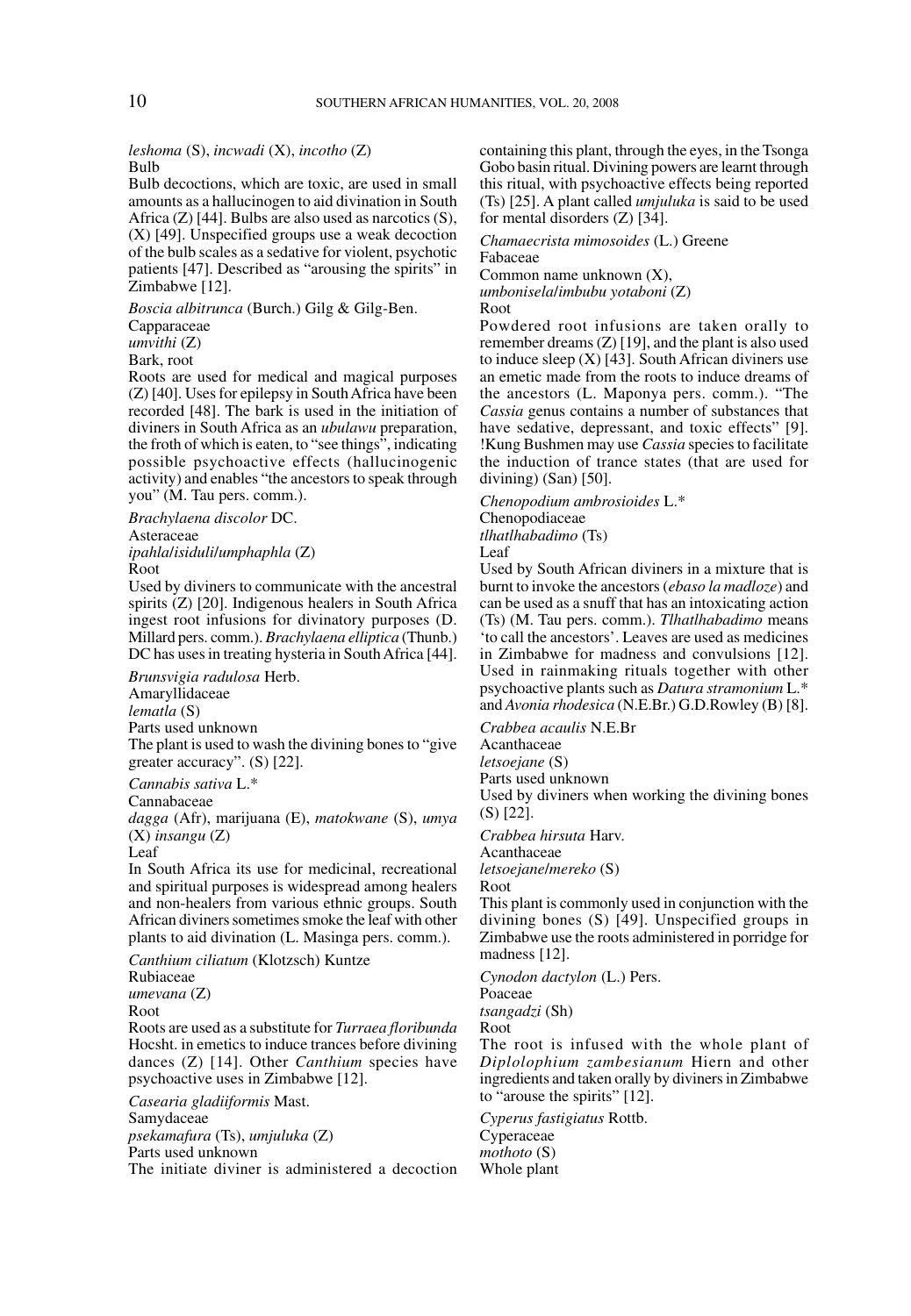An ingredient of a special horn-medicine used in the diviners initiation ceremonies (S), [28]. *Cyperus* species are known to contain simple indoles and the species *Cyperus esculentus* L. is used for its psychoactive properties by the Chinese [20]. A *Cyperus* species is used in North Africa for nervous troubles and as a sedative [1]. *Cyperus* species are used in South America as hallucinogens by the Jivaro Indians, and as admixtures in other hallucinogenic brews, by the Yagua Indians of the Peruvian Amazon [5]; [15].

*Datura stramonium* L.\* Solanaceae *iloyi*/*iyoli*/*iyoye* (Z) Leaf, root

The powdered roots and leaves are inhaled as snuff to aid divining in South Africa (Z) [20]. Other psychoactive uses are on record [44].

*Dianthus albens* Aiton

Caryophyllaceae

Common names unknown

Root

An infusion of the crushed root is taken orally during the initiation of diviners to induce vivid dreams related to the ancestral spirits or spirit animals (*isilo*) (X) [2].

*Dianthus crenatus* Thunb. Caryophyllaceae

*umzima*/*isidala* (Z) Root

Cold water root infusions are taken as emetics by diviners to clear their vision and sharpen their divining faculties (Z) [19]. Used by indigenous healers in South Africa as an *ubulawu* preparation that is taken orally to induce dreams (M. Hirst pers. comm*.*).

*Dianthus mooiensis* F.N.Williams

Caryophyllaceae

Voucher specimen: *Sobiecki* 11

Common name unknown (S), (X), *tjanibeswe* (Z) Root

Sold in the Johannesburg muti markets as a lucky charm potion (pers. observ.). Used by healers in South Africa as an emetic to allow for communication with the ancestors in dreams (Nonkazimlo pers. comm.; Mhlongo pers. comm.). It is used in South Africa as a snuff that opens ones mind to ideas (G. Tau pers. comm.).

*Dioscorea dregeana* (Kunth) T.Durand & Schinz Dioscoreaceae

*isidakwa*/*ingcolo*/*ilabatheka* (Z)

Bulb

A bulb decoction is combined with the hallucinogen *Boophone disticha* in a mixture that is used to aid divination in South Africa. Decoctions of the tuber have numerous other psychoactive uses, for example, in treating hysteria and insanity (Z) [49] [3].

*Diplolophium zambesianum* Hiern Apiaceae

Common names unknown

Whole plant

The whole plant of *D. zambesianum* is infused with the root of *Cynodon dactylon* and other ingredients and taken orally by diviners in Zimbabwe to "arouse the spirits" [12].

*Dolichos pratensis* (E.Meyer) Taubert

Fabaceae

*letomoko* (S)

Parts used unknown

Used by diviners in 'working' the divining bones (S) [22].

*Entada rheedii* Spreng.

Fabaceae *umbhone* (Z)

Seed

Tobacco smoked in a pipe made from the seed has been reported to cause vivid dreaming [47]. Traditionally used by diviners in South Africa to remember dreams (Z) (C. Mudumo pers. comm.).

*Erythrophleum lasianthum* Corbishley Fabaceae

*umkhwangu*/*umbhemise* (Z) Bark

A snuff made from the bark has a mild drugging action on a person  $(Z)$  (M. Tau pers. comm.) and is also used for treating hysteria  $(Z)$  [41]. It is used to aid divination (L. Masinga pers. comm.), and in spiritual rituals, including poison ordeals, in Africa. It is used to increase the potency of palm wine in unspecified parts of Africa [38]. Seeds and bark contain erythrophleine that has analgesic and powerful vasoconstriction properties [20].

*Euclea coriacea* A.DC.

Ebenaceae

*balikokotana* (S)

Parts used unknown

Used by diviners to wash the divining bones to give them accuracy (S) [22]; [39].

*Euclea divinorum* Hiern

Ebenaceae

Common names unknown

Parts used unknown

Reported to have uses in African divination practices, hence the species name *divinorum*. Its psychoactive properties are used by unspecified groups in South African indigenous medicine [47], and it is used for psychiatric purposes elsewhere in Africa [21].

*Ferraria glutinosa* (Baker) Rendle

Iridaceae

*gaise noru noru* (San)

Parts used unknown

This plant was reported by Lee [31], and Katz [26] as having psychoactive properties to aid the novice to enter *kia* or the trance state that was used for divining (San) [50]. At present, no psychoactive uses are said to occur by the San groups in the Ghanzi district of Botswana (A. Trail pers. comm.).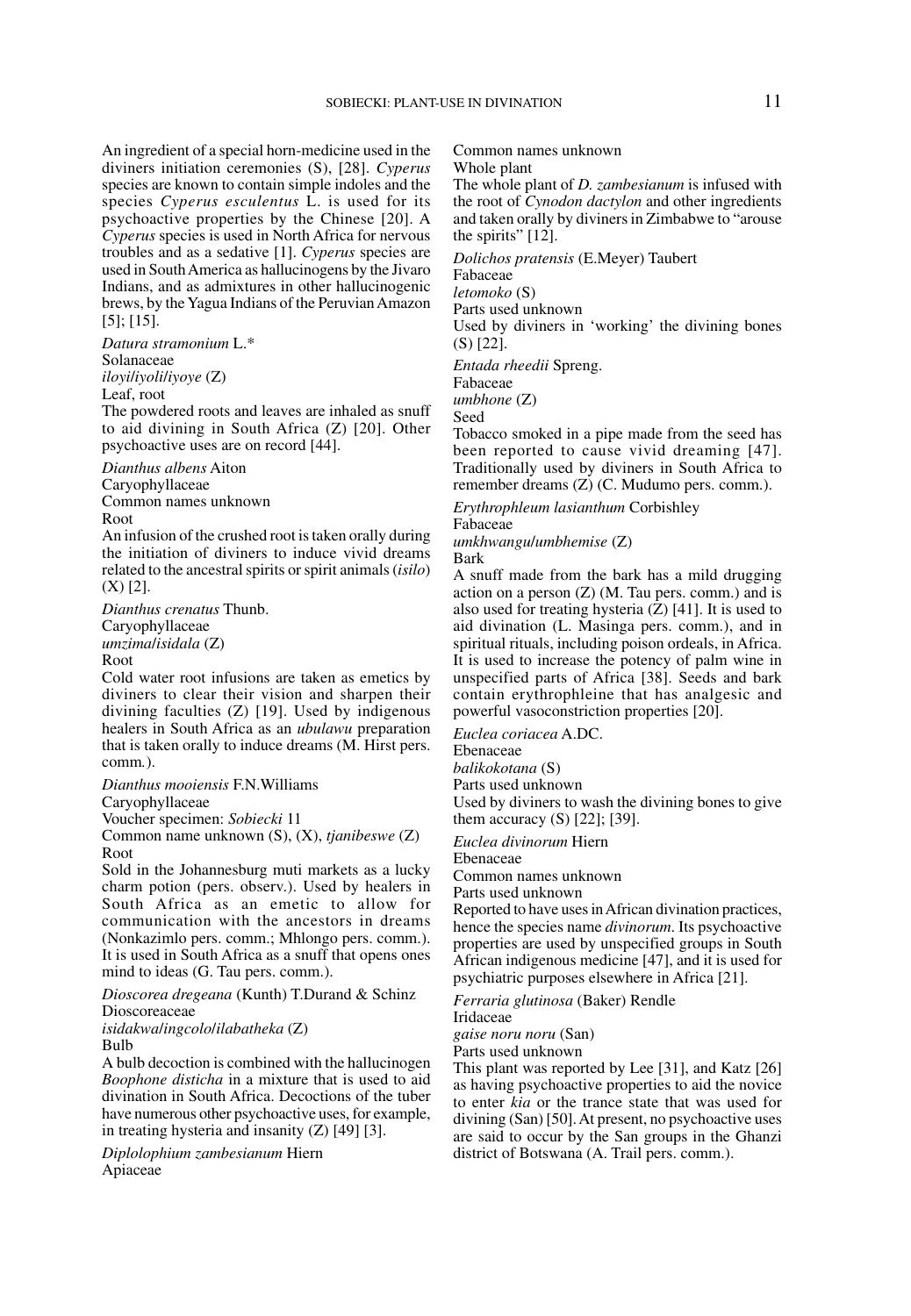*Galium capense* Thunb. subsp. *garipense* (Sond.) Puff

Rubiaceae

*seharane*/*mabone* (S)

Parts used unknown

Used in an *ubulawu* preparation, that is taken orally, for those "with the spirit" making the patient dream and curing them of their psychological or spiritual illness (S) [28]. Mabone connotes "to see", and the plant is said to be used in divination in South Africa (L. Maponya pers. comm.).

*Galium mucroniferum* Sond. var. *dregeanum* (Sond.) Puff

Rubiaceae

*seharane*/*mali-a-phalla* (S)

Parts used unknown

Unspecified parts are made into a decoction that is drunk by diviners, enabling them to see the meaning of the divining bones clearly (S) [22]. One of the four vines used in the initiation of diviners (S) [22].

*Geranium incanum* Burm.f

Geraniaceae *hlapi-e-kholo*/*tlako* (S) Parts used unknown Used by diviners when the divining bones are being worked (S) [22].

*Gnidia capitata* L.f.

Thymelaeaceae

*setele*/*thopa* (S)

Parts used unknown

Provides a divinatory torch to discover thieves or other 'malefactors' (S) [22].

*Haplocarpha scaposa* Harv.

**Asteraceae** 

*papetloane* (S)

Parts used unknown

Used by diviners when consulting the divining bones (S) [22].

*Helichrysum decorum* DC. and *Helichrysum aureonitens* Sch.Bip.

Asteraceae

*imphepho*/*impepo* (Z)

Aerial parts

*H. aureonitens* is thought to be used by *izangoma* to induce trance (Z) [20], while *H. decorum*is used to induce trance by inhaling smoke from burning plants (Z) [20]. Callaway [4] describes how eating *imphepho* is considered vital to the proper initiation of a Zulu diviner.

*Helinus integrifolius* (Lam.) Kuntze

Rhamnaceae

Common name unknown (P), *phelotheri* (S), *ubhubhubhu* (Z)

Leaf, stem, root

An infusion is taken orally in the initiation of diviners to "strengthen his memory and give the initiate keen powers of observation" (P) [35] (Z) [3]. Similar uses of an unidentified plant called *pelotheri* are reported among the Bamasemola (S) [10]. It is taken orally in *ubulawu* mixtures, together with *Dianthus* species, for communicating with the ancestral spirits (Z) (pers. observ.; N. Podile pers. comm.). It has it used for treating hysteria in Zulu medicine [3].

*Hermannia depressa* N.E.Br.

Sterculiaceae

*moleko*/*seletjane* (S)

Parts used unknown

Used in divination to indicate the illness and treatment required (S) [22].

*Heteropyxis dehniae* Suess.

Heteropyxidaceae

*inkiza wyntaba* (Nd), *mubanda* (Sh)

Leaf

Leaves are chewed and the smoke inhaled by diviners in Zimbabwe to "arouse the spirits" (Nd), (Sh) [12].

*Hibiscus pusillus* Thunb.

Malvaceae

*semameloana se seholo* (S)

Parts used unknown

A favourite plant used by diviners (S) [39].

*Hippobromus pauciflorus* (L.f.) Radlk.

Sapindaceae

Common name unknown (X), *uqhume* (Z) Bark, root

Roots are used as love charms, for headaches, hysterical fits and by diviners to induce trances (Z) [20]. The diviner rinses his nose with the froth prior to falling into a trance (Z) [49]. Used in South Africa to *phalaza* (vomit) and to induce dreams of the ancestors (N. Podile, pers. comm.). Bark powder is used in *ubulawu* preparations together with roots of *Rubia petiolaris* DC. and *Silene undulata* Aiton in the initiation of diviners (X) [2]. This *ubulawu* is used to induce dreams and communications with the ancestors  $(X)$  [2].

*Hyparrhenia filipendula* (Hochst.) Stapf

Poaceae

*zhengezhu* (Sh)

Root

Root infusions are taken orally by diviners in Zimbabwe to "arouse the spirits" [12].

*Indigofera flavicans* Baker

Fabaceae

*naiego* (San)

Parts used unknown

Thought to have been used by the !Kung Bushmen to facilitate the induction of trance states [50]. Psychoactive uses are reported for other *Indigofera* species in southern Africa [44].

*Ipomoea alba* L.\*

Convolvulaceae

Common names unknown

Seed

Unspecified groups in South Africa crush two to four seeds in water and the resulting liquid is taken orally at night to induce vivid dreams, while the seeds of an unknown Convolvulaceae are used to induce dreams and communication with the ancestors [47].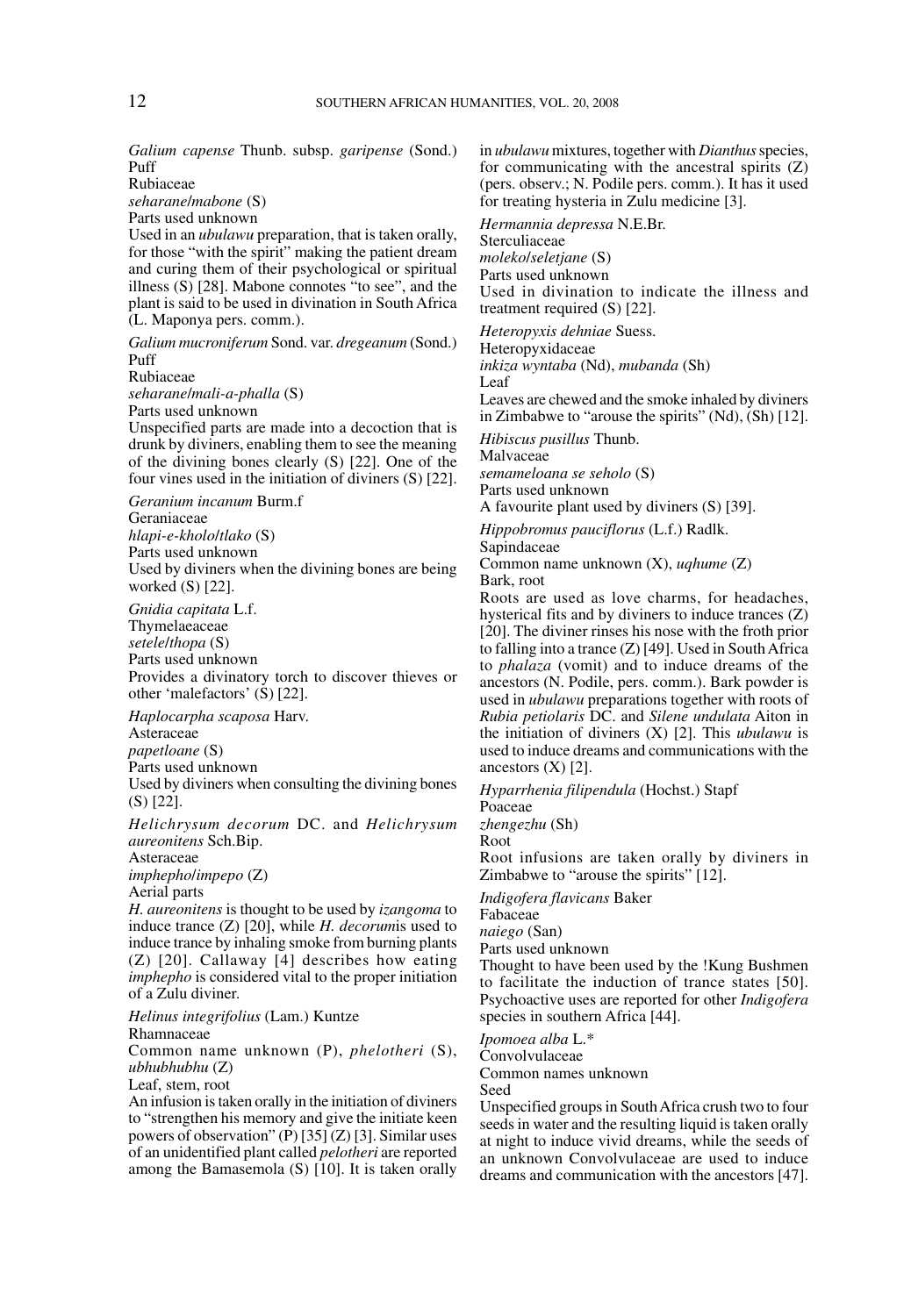*Ipomoea oblongata* E.Mey. ex Choisy Convolvulaceae *mothokho* (S), Parts used unknown An ingredient of a special horn-medicine used in the diviners initiation ceremonies (S) [28]. The Sotho use the leaves as a snuff mixed with tobacco in Lesotho [22]. *Turbina* species are culturally important New World hallucinogens [42].

*Limosella africana* Glück Scrophulariaceae *pua metsi* (S) Parts used unknown Used by diviners when working with the divining bones (S) [22], [39].

*Lobelia dregeana* (C.Presl) A.DC. Lobeliaceae

*napshane ea phiri* (S)

Parts used unknown

Popular with diviners who wash their divining bones in a preparation from the plant to make them more accurate (S) [39].

*Lobellia erinus* L. Lobeliaceae *ma-lan'a konyana*/*tsoinyane* (S) Whole plant Diviners wash the bones with a lotion prepared from

the plant to make them more accurate (S) [22]. *Maesa lanceolata* Forssk.

Maesaceae Voucher specimen: *Sobiecki* 6 *umaguqu*/*isithende*/*uphophopho* (Z) Bark

Used together with other plants in a special *ubulawu* mixture that is taken orally for communicating with the ancestral spirits (Z) (Mhlongo pers. comm.). The bark is used as a stimulating beverage by the Masai [20] and it is used in *ubulawu* preparations in KwaZulu-Natal [6].

*Massonia jasminiflora* Burch. ex Baker Hyacinthaceae *lematlana* (S) Parts used unknown Used in divination to find lost objects (S) [22], [23].

*Monadenium lugardiae* N.E.Br. Euphorbiaceae

*mhlebe* (Z) Root

Roots are swallowed by diviners in the Piet Retief area in South Africa to enable them to "see visions and to prophesy under its influence", before important meetings, thus producing hallucinations (Z) [49].

*Mundulea sericea* (Willd.) A.Chev. Fabaceae *mosilathlou* (Kg), *mukundandou* (V) Parts used unknown

Unspecified parts of this toxic plant are used as a

divining medicine (Kg) [49]. Considered to be a very powerful magical plant by the Venda [33].

*Myosotis afropalustris* C.H.Wright

Boraginaceae

*lephukhuphukhu* (Z), *sethuthu* (S)

Whole plant

Preparations are taken orally in the initiation and training of diviners to develop their memory and make initiates mentally fit for their work, as well as to treat "people with the spirit", a type of psychospiritual illness (S) [28]. Decoctions made from the plant are used to treat hysteria in South Africa [49].

*Nemesia pubescens* Benth.

Scrophulariaceae *bohome-ba-litaola* (S) Parts used unknown Used to wash the divining bones to make them more accurate (S) [22].

*Nicotiana tabacum* L.\* Solanaceae

*fodyayechikwarimba* (Sh)

Leaf

The leaf is made into a snuff by southern African diviners at the start of divination, and is also made as a traditional offering to the ancestors [47]; (Sh) [12].

*Nymphaea nouchali* Burm.f.

Nymphaeaceae

*izibu* (Z)

Flower

Dried flowers or tinctures are used by South African diviners, producing stimulant, aphrodisiac and euphoriant effects in low doses [47]. Sold on the Johannesburg muti markets for inducing visions related to the ancestors (Z) (pers. observ.). Flowers were believed to have been used in ancient Egypt as a narcotic to induce shamanistic trances [11].

*Ocimum americanum* L. var. americanum

Lamiaceae *amakha* (Nd)

Leaf

Leaves are rubbed on the face in Zimbabwe to "arouse the spirits" and are also used with other plants to treat madness and convulsions in Zimbabwe [12].

*Pentanisia prunelloides* (Klotzsch ex Eckl. & Zeyh.) Walp subsp. *latifolia* (Hochst.) Verdc. Rubiaceae

*setima mollo* (S)

Parts used unknown

An ingredient of a special horn-medicine used in the diviner's initiation ceremonies (S) [28].

*Philenoptera violaceae* (Klotzsch) Schrire Fabaceae

*mbhandu* (Lob), Common name unknown (Ts)

Parts used unknown

Tsonga diviners make a drink for "trial by ordeal" from the pounded root or leaves of this tree together with the leaf of *Datura stramonium*\*. This plant may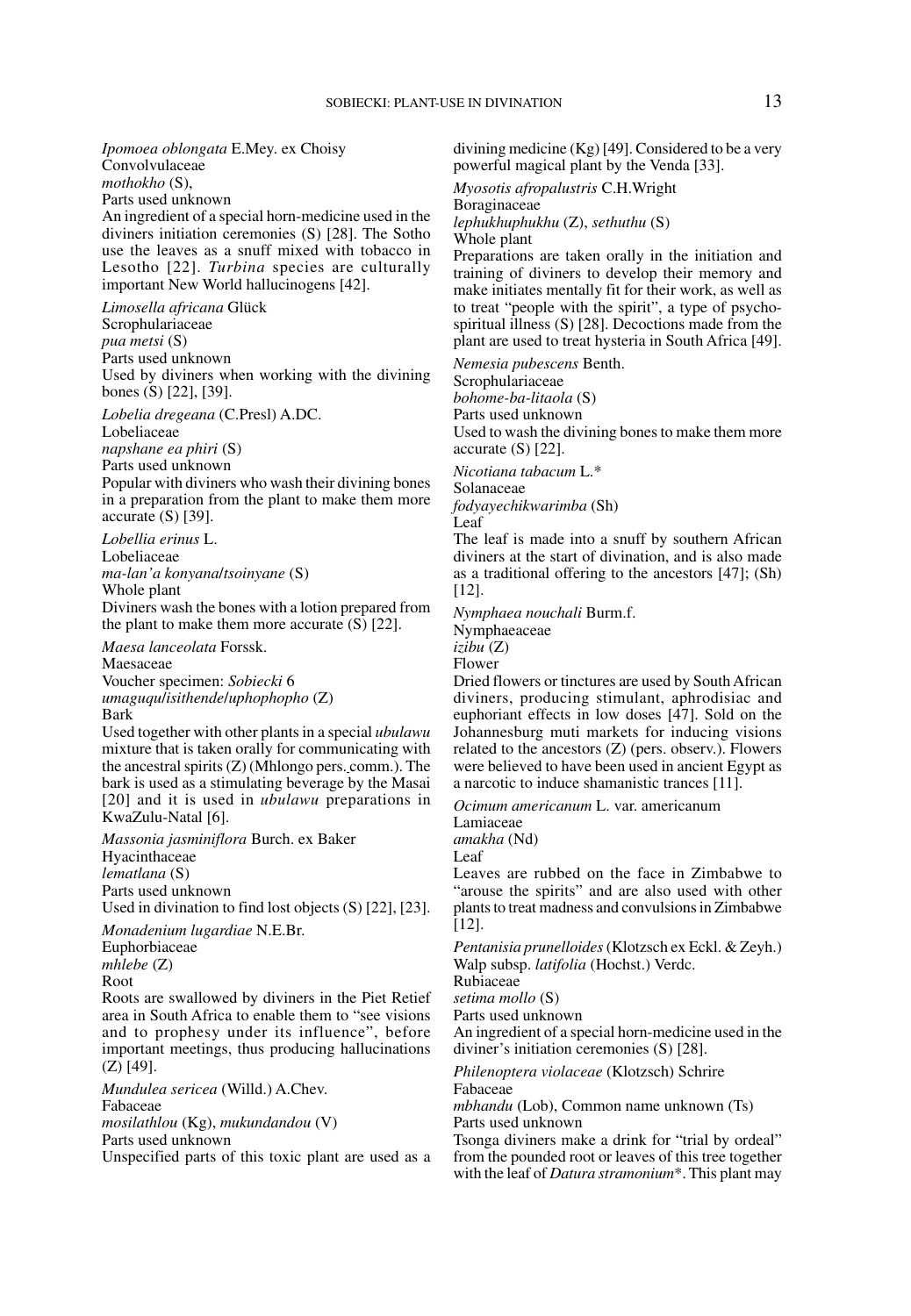have psychoactive properties, as do the other "trial by ordeal" plants such as *Erythrophleum lasianthum* and *Securidaca longipedunculata* Fresen. that are used in southern Africa. The divining dice of the Lobedu, a Northern Sotho group, were reportedly left overnight in an infusion made from this plant so that divination could occur [27].

*Phragmites australis* (Cav.) Steud.

Poaceae

*qoboi* (S)

Root

An ingredient of a special horn-medicine used in the diviners initiation ceremonies (S) [28].

*Phygelius capensis* E. Mey. ex Benth.

**Scrophulariaceae** 

*mafifi matso* (S)

Parts used unknown

It is used as an ingredient of a special horn-medicine used in the diviner's initiation ceremonies (S) [28]. Medicines made from the plant together with *Ledebouria cooperi* (Hook. f.) Jessop are used in initiation ceremonies to inebriate Sotho boys usually causing them to appear stunned and stupefied and to go to sleep  $(S)$   $[20]$ .

*Phyllanthus reticulatus* Poir. Euphorbiaceae *intaba yengwe*/*munyuswane* (Z) Rootbark

An emetic is used to conceal secrets from southern African diviners [38]. The root bark together with other ingredients is prepared as an *ubulawu* to give clear and penetrating vision (Z) [20].

*Pittosporum viridiflorum* Sims

Pittosporaceae

*kgalagangwe*/*mosetlela* (S)

Root

Root infusions are taken orally for accuracy in divining (S) [20], [39]. Unspecified groups use root decoctions that are reported to ease pain and produce restfulness, while the bark is reported to produce a powerful action if taken in excess [49].

*Polygala gymnoclada* MacOwan

Polygalaceae

*lehlokoana la balimo*/*mohlabeho o moholo* (S) Parts used unknown

Used when working the divining bones. Most *Polygala* species are said to be used in this way (S) [39]. The vernacular names mean "the piece of grass of the ancestors" and "the strong stimulant" (S) [39].

*Psoralea pinnata* L. Fabaceae *umhlongani* (Z) Root

Cold water infusions from roots, mixed with roots of *Helinus integrifolius*, are made into *ubulawu* preparations, and taken as emetics by diviners as part of their initiation [3].

*Rhoicissus tridentata* (L.f.) Wild & R.B.Drumm. subsp. *cuneifolia* (Eckl. & Zeyh.) Urton.\*

Vitaceae

Voucher specimen: *Sobiecki* 2

*morara o moholo* (S)

Parts used unknown

Used by diviners with *Myosotis afropalustris* C.H.Wright in *ubulawu* preparations that are taken orally to treat a psycho-spiritual illness termed "having the spirit"  $(S)$  [28], [29]. It is one of the four vines used in the initiation of diviners (S) [22], [23], [30]. Unspecified parts are used by the Lobedu, a Northern Sotho group, for epilepsy and by the Masai as a nerve stimulant [48].

*Rubia cordifolia* L. subsp. *conotricha* (Gand.) Verdc. Rubiaceae

*seharane* (S)

Parts used unknown

Decoctions of unspecified parts are traditionally taken by diviners to facilitate divining by giving them insight into the messages of the divining bones (S) [22], while the plant is reputed to have analgesic effects [49].

*Rubia petiolaris* DC.

Rubiaceae

*Ubulawu ububomvu*/*impendulo* (X)

Root

*Ubulawu* preparations using the roots are taken orally by initiate diviners to induce dreams of the ancestors (X) [2]. Other admixtures used include; *Silene*, *Hippobromus* and *Dianthus* species all having literature indicating similar oneirogenic (dream inducing) uses.

*Sclerocarya birrea* (A.Rich.) Hochst. subsp. *caffra* (Sond.) Kokwaro

Anacardiaceae

*umganu* (Nd), *mupfura* (Sh)

Root

An infusion made with the root, mixed with twigs of *Loranthus* species, is taken orally by diviners to "arouse the spirits" in Zimbabwe [12].

*Securidaca longepedunculata* Fresen.

Polygalaceae

*mudla-ndlopfu* (Cho), Common name unknown (Sh) Voucher specimen: *Sobiecki* 3

Root

Used with *Sphedamnocarpus pruriens* (A.Juss.) Szyszyl. subsp. *pruriens* for treating people believed to be possessed by evil spirits (Cho) [49]. The tree was used in southern Africa as an ordeal poison in the same manner as *Datura* species [25]. The powdered root is mixed in porridge that is eaten for epilepsy and convulsions, and is washed with to "arouse the spirits" in Zimbabwe [12]. The roots are used for mental disorders by the Venda [33]. Sedative, tranquillising and anti-convulsant properties have been described [37]. Thought to have been used by the !Kung for trance induction (that was used for divining) [50].

*Silene bellidioides* Sond. Caryophyllaceae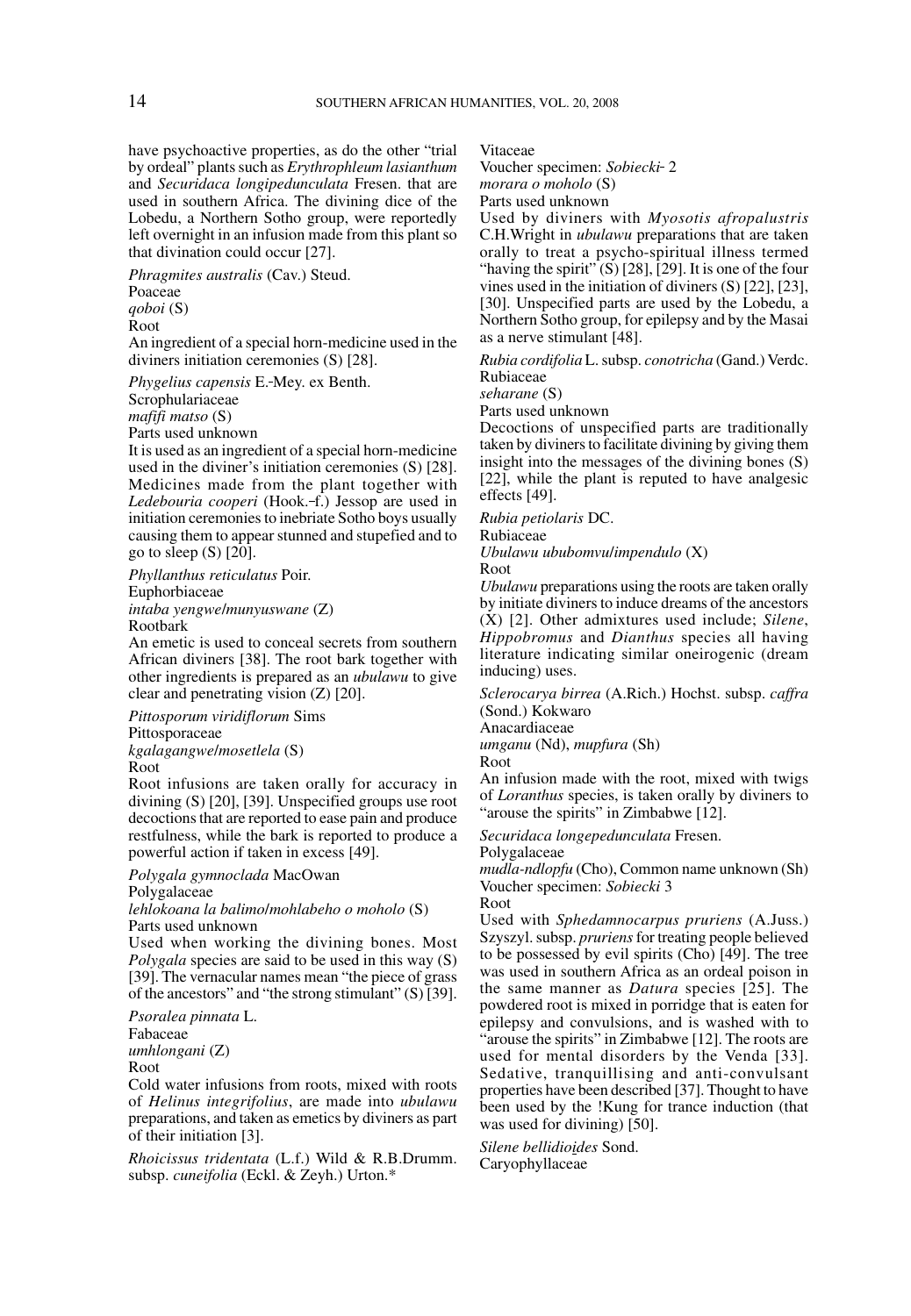Voucher specimen: *Sobiecki* 10 *gwayana* (Z)

Root

Root infusions are taken as an emetic or taken orally in small quantities in South Africa to induce "true" dreams related to the ancestors (Z) (C. Mudumo pers. comm.). Used as love charm emetics (Z) [20].

*Silene pilosellifolia* Cham. & Schltdl. Caryophyllaceae

*popoma* (Z)

Root

Roots are used as an *ubulawu* preparation, taken orally to produce dreams relating to the ancestral spirits in South Africa (Z) (G. Tau pers. comm.).

*Silene undulata* Aiton Caryophyllaceae *undlela zimhlophe* (X), (S) Root

Roots are used in *ubulawu* preparations, taken orally, in the initiation of diviners, producing lucid dreams related to the ancestral spirits  $(X)$  [17], [18]. The plant is used as a medicine in treating many diseases particularly fevers and delirium (S) [49].

*Siphonochilus aethiopicus* (Schweinf.) B.L. Burtt. (Schweinf.)

Zingiberaceae

*khirugulu* (Lob), *isiphephetho* (Z) Rhizome

A *Siphonochilus* species is chewed by diviners before divining and is said to impart insight and power to the novice diviner (Lob) [27]. A number of psychoactive uses have been reported for this plant including treating hysteria (Z), [13], epilepsy and insomnia [47]. South African diviners use a powder of the rhizome, which is sprinkled onto the divining bones to increase the accuracy of divination (B. Sebushi pers. comm.). There are reports that *Kaempferia galanga* L. (Zingiberaceae) is used as a hallucinogen and medicine in New Guinea [42].

*Sisyranthus huttoniae* (S.Moore) S.Moore.

Apocynaceae

*umfanozacile omhlophe* (Z) Parts used unknown

Uses related to the ancestral spirits are recorded (Z) [20].

*Stachys aethiopica* L.

Lamiaceae

*bolao ba litaolla*/*bokhatha* (S)

Aerial parts

It is burnt in the hut of a person suffering with feverish delirium and is soothing (S) [39]. Used in divination rituals.

*Stephania abyssinica* (Quart. Dill. & A.Rich.) Walp. var. *tomentella* (Oliv.) Diels Menispermaceae *lesibo* (S) Parts used unknown Used in divination to discover lost things or secret

matters (S) [39]. *S. abyssinica* is known to have

psychoactive properties and tranquillising effects, but its psychoactive use in southern Africa is unknown [20]. Other species are used in East Africa as sedatives, and isoquinoline and aporphine alkaloids have been shown to have narcotic properties [37].

*Strychnos henningsii* Gilg Strychanaceae *manono* (Z) Bark

Small pieces of bark are chewed by initiate healers to produce dreams related to the ancestral spirits in South Africa (L. Maponya pers. comm.). This plant is used together with *Turraea floribunda* Hochst. for various pains (Z) [20].

*Synaptolepis kirkii* Oliv. **Thymelaeaceae** 

*uvuma-omhlophe* (Z)

Root

Root infusions are used for epilepsy by the Karanga in east Africa [49] and as ritual emetics and body washes to assist diviners in South Africa to 'see' in a metaphysical sense (Z) [47].

*Tulbaghia capensis* L. Alliaceae Voucher specimen: *Sobiecki* 1 *umwelela* (X)

Clove

Reportedly used as an admixture with the hallucinogen *Boophone disticha* for divination in South Africa (G. Tau pers. comm.). Other *Tulbaghia* species are used for fits and restlessness in Transkei in South Africa (X) [20], as well as reported uses for madness [12]. *T. capensis* may have similar sedative properties or uses that may mitigate unpleasant sideeffects such as anxiety or panic experienced with *Boophone disticha* hallucinations.

*Turraea floribunda* Hochst.

Meliaceae *umadlozana* (Z)

Root

Root preparations are taken orally by diviners to enter the 'neurotic' state needed for divining dances (Z) [20].

*Typha capensis* (Rohrb.) N.E.Br.

Typhaceae

*mositla* (S)

Parts used unknown

An ingredient of a special horn-medicine used in the diviners initiation ceremonies (S) [28].

*Xysmalobium undulatum* (L.) Aiton f. Apocynaceae *leshokhoa* (S)

Parts used unknown

An ingredient of a special horn-medicine used in the diviner's initiation ceremonies (S) [28]. Used to treat hysteria in South Africa [44].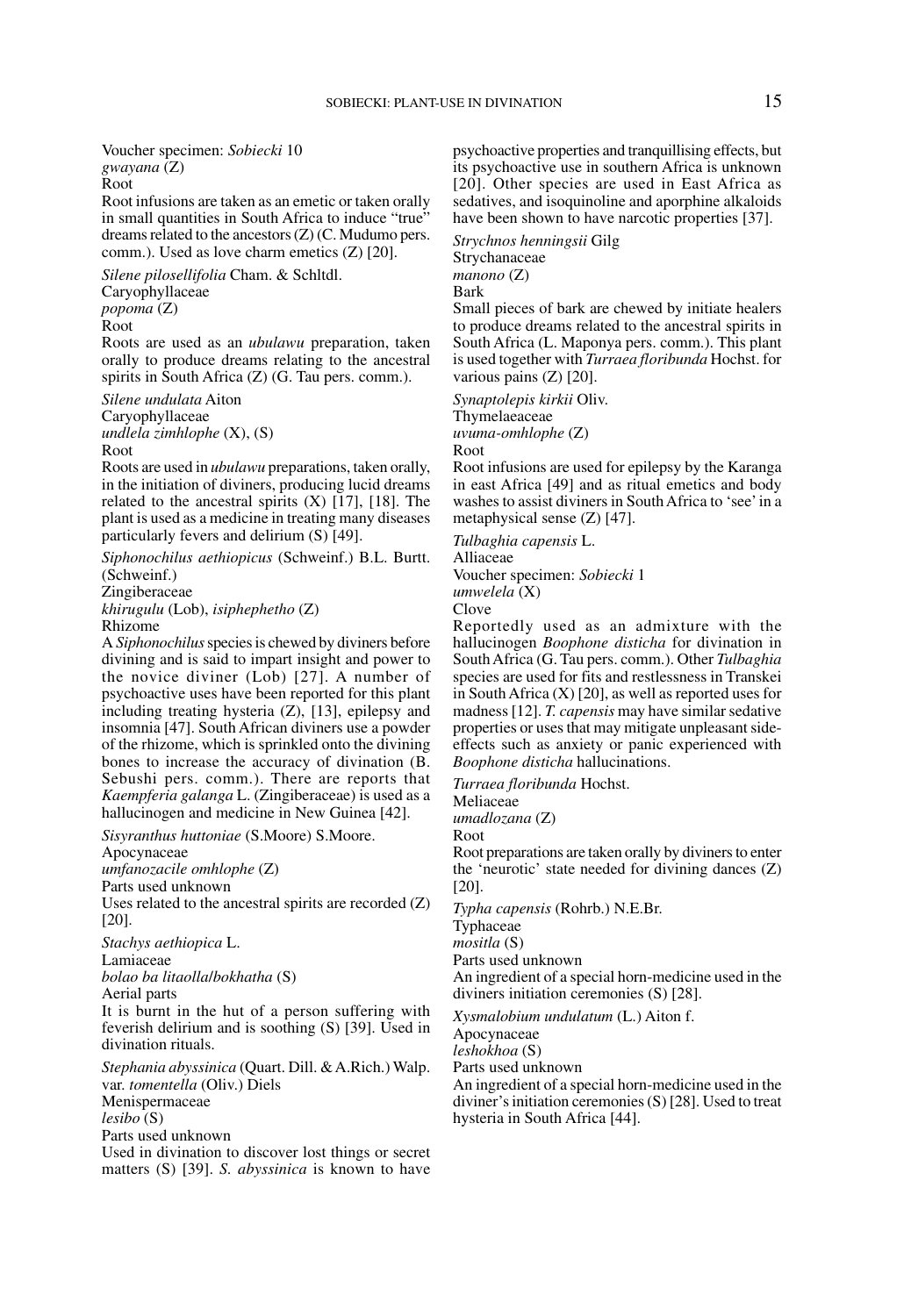### 16 SOUTHERN AFRICAN HUMANITIES, VOL. 20, 2008

### APPENDIX 2

#### **Plants used in indigenous healing rituals in southern Africa and their psychoactive effects**

*Information is arranged as follows:* Botanical name, exotics \* Specimen voucher Plant family Vernacular name/s of ethnic group/s using plant<sup>b</sup> Part used

Preparation/route of administration/related usage/informant/reference<sup>d</sup>

Voucher specimens were identified by staff at the Charles E. Moss Herbarium, Johannesburg.

b Ethnic groups using the plant: (Af)=Afrikaans: SA; (B)=Tswana: SA; (Cho)=Chopi: Mozambique/Caprivi; (E)=Europeans: SA; (G)= Griqua: SA; (Ka)= Kuanyama Ambo: SW Africa; (Kg)=Kgatla (a Tswana dialect): Botswana; (K)=Khoi: SA; (Lob)=Lobedu (a dailect of Northern Sotho): SA; (Nd)=Ndembu: Zambia/Angola/ Zaire; (P)=Pedi: SA; (S)=Sotho (This language group includes Northern Sotho, South Sotho and Tswana); (San)=San: SA/Namibia/Angola; (Sh)=Shona: Zimbabwe; (Ts)=Tsonga: SA; (V)=Venda: SA; (X)=Xhosa: SA; (Z)=Zulu: SA. SA=South Africa.

d References: 1: Boulos 1983; 2: Broster 1981; 3: Bryant 1966; 4: Callaway 1991; 5: Chaumeil & Chaumeil 1979; 6: Cunningham 1988; 7: Dobkin de Rios 1986; 8: Dornan 1929; 9: Duke 1985; 10: Eiselen 1932; 11: Emboden 1989; 12: Gelfand *et al*. 1985; 13: Gerstner 1938; 14: Gerstner 1941; 15: Harner 1973a; 16: Harner 1973b; 17: Hirst 1990; 18: Hirst 2000; 19: Hulme 1954; 20: Hutchings *et al*. 1996; 21: Iwu 1993; 22: Jacot Guillarmod 1971; 23: Jacot Guillarmod 1982; 24: Johnston 1972; 25: Junod 1962; 26: Katz 1982; 27: Krige 1940; 28: Laydevant 1932; 29: Laydevant 1933; 30: Laydevant 1939; 31: Lee 1979; 32: Loeb *et al*. 1956; 33: Mabogo 1990; 34: Manana 1968; 35: Mönnig 1967; 36: Neuwinger 1996; 37: Oliver-Bever 1986; 38: Palmer & Pitman 1972; 39: Phillips 1917; 40: Pooley 1993; 41: Pujol 1990; 42: Schultes & Hofmann 1992; 43: Simon & Lamla 1991; 44: Sobiecki 2002; 45: Turner 1992; 46: Van Wyk *et al*. 1997; 47: Van Wyk & Gericke 2000; 48: Watt 1967; 49: Watt & Breyer-Brandwijk 1962; 50: Winkelman & Dobkin de Rios 1989.

*Albizia adianthifolia* (Schumach.) W. Wright var. *adianthifolia* Fabaceae Voucher specimen: *Sobiecki* 4 *muvhadangoma* (V) Parts used unknown Unidentified parts are taken orally to induce dreams and improve the memory (V) [33].

*Avonia rhodesica* (N.E.Br.) G.D.Rowley.

Portulacaceae

Common name unknown (B), *tirika* (Sh) Parts used unknown

A beer additive in Zimbabwe, and is reported to have hallucinogenic and narcotic activity [12], [47]. Used in rainmaking rituals together with other psychoactive plants such as *Datura stramonium*\* and *Chenopodium ambrosioides* (B) [8].

*Anisophyllea boehmii* Engl.

Anisophylleaceae *mufungu* (Nd) Leaf, bark

The bark is boiled and the leaves are made into a cold-water infusion that is taken orally together with other plants as a drinking medicine in the Ihamba (spirit) exorcism ritual (Nd) [45]. Psychoactive effects were experienced after the infusion was taken [45].

*Canthium inerme* (L.f.) Kuntze Rubiaceae *muhotuhotu* (Nd) Leaf Unspecified parts are prepared into a cold-water

infusion that is taken orally with other plants as a drinking medicine in the Ihamba (spirit) exorcism ritual (Nd) [45]. Psychoactive effects were experienced after the infusion was taken [45].

*Commiphora africana* (A.Rich.) Engl. .var. *africana* **Burseraceae** 

Common name unknown (San)

Leaf

The *Diamphidia vittatipennis* beetle larvae eat the leaves of this tree, and produce diamphidia toxin which is used as an arrow poison. However, ingested or smoked, it is non-toxic to mammals and it is reported that the dried and powdered larvae are smoked together with tobacco by the San causing them to fall into a state of drunkenness and hallucination [36]. This plant may have had uses in aiding trance among the San.

*Datura metel* L.\*

Solanaceae

*mondzo* (Ts), *iloyi* (Z)

Parts used unknown

Unspecified parts are taken to induce hallucination in the final rite of the Tsonga girls puberty school. The use of the plant and its hallucinogenic effects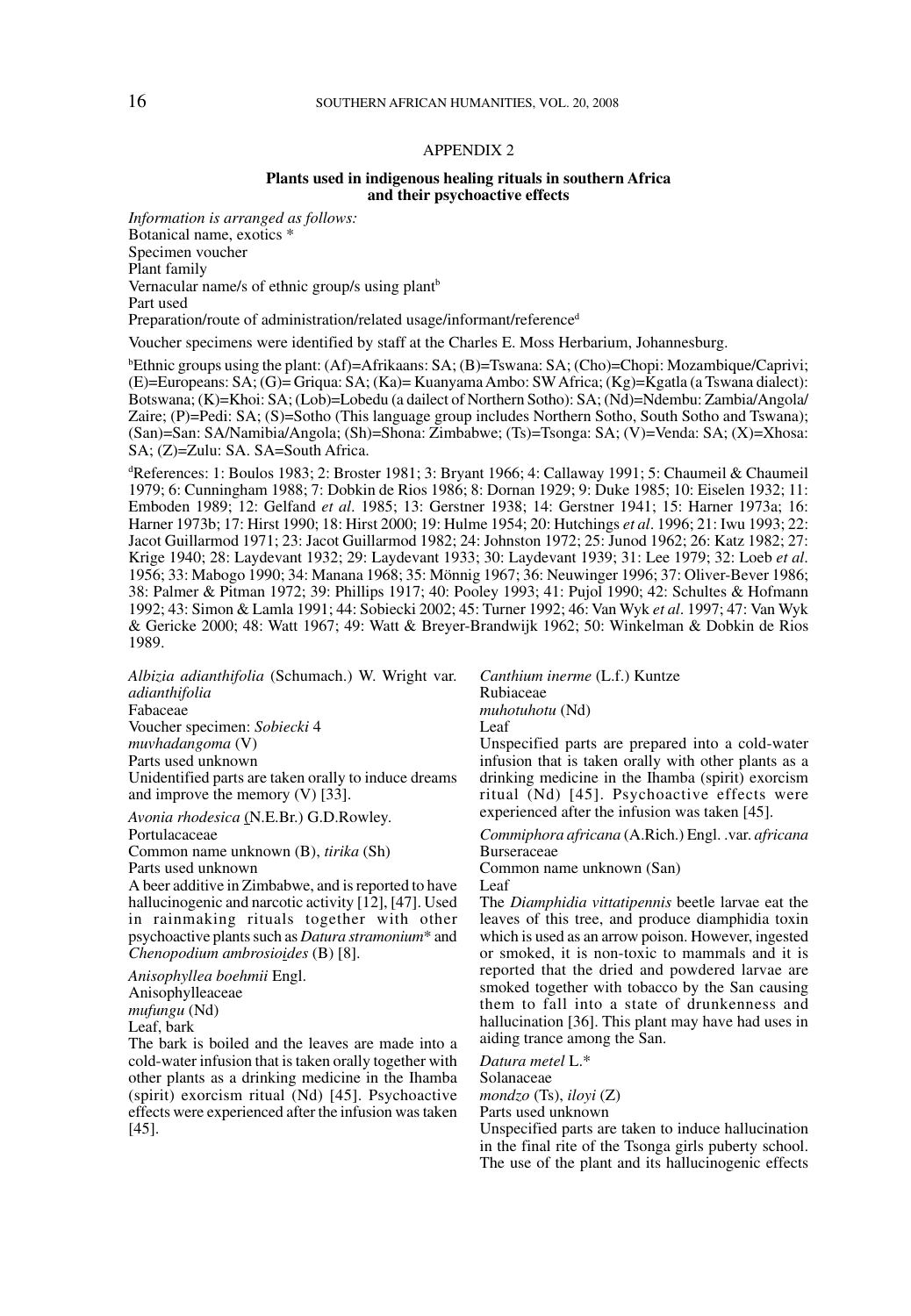are believed to aid spiritual contact [24]. *Mondzo*= 'to see'.

*Eleutherine bulbosa* \* (Miller) Urban Iridaceae *abanqonqosi*/*ababomvu* (Z)

Bulb The plant is believed to be used by indigenous healers

for its magical and hallucinatory properties (Z) [20].

*Ipomoea tricolor* Cav. Convolvulaceae

Common names unknown Seed

In Zimbabwe unspecified groups chew 200 to 500 seeds to induce hallucinations [12].

*Justicia flava* (Vahl) Vahl.

Acanthaceae *impela* (Z)

Root

Roots are used in magic ceremonies in South Africa (Z) [20]. *Justicia* species are added to a hallucinogenic snuff in Colombia and Brazil and may contain N.N-dimethyltryptamine.

*Ochna pulchra* Hook. f. Ochnaceae *musengu* (Nd)

Bark, leaf

A bark decoction is made into drinking medicine, and leaves are used as a wash for patients bodies in the Ihamba (spirit) exorcism ritual (Nd) [45]. Psychoactive effects were experienced after the infusion was taken [45].

*Sceletium tortuosum* (L.) N.E.Br. Mesembryanthemaceae *kanna* (K) Aerial parts

The prepared plant material is chewed, with numerous psychoactive uses on record for this plant notably as a mood enhancer and anxiolytic (K) [47]. Its role in San trance induction has been convincingly demonstrated in a recent paper by Mitchell and Hudson (2004).

*Sphedamnocarpus pruriens* (A.Juss.) Szyszyl. subsp. *pruriens*

**Malpighiaceae** *pupuma* (Cho)

Parts used unknown

Unspecified parts are used by the Chopi with *Securidaca longepedunculata* for people believed to be possessed by evil spirits (Cho)  $[49]$ . Roots are used for mental disorders by the Venda [33].

*Vangueriopsis lancifliora* (Hiern) Robyns.

Rubiaceae *musoli* (Nd)

Bark, leaf

The tree of revelation. The bark is boiled and the leaves are made into a coldwater infusion, that is taken orally, together with other plants as a drinking medicine in the *ihamba* (spirit) exorcism rituals (Nd) [45]. Roots are used to treat madness in Malawi [12].

*Xylopia odoratissima* Welw. ex Oliv. Annonaceae *mututambulolu* (Nd)

Root

Scraped roots are boiled and the juice is taken orally with other ingredients in the Ihamba (spirit) exorcism rituals (Nd) [45]. Psychoactive effects were experienced after the infusion was taken [45]. *Xylopia aethiopica* (Dunal) A.Rich is said to contain the alkaloid anonaceine that resembles morphine in action [49].

*Ziziphus mucronata* Willd. . subsp. *mucronata* Rhamnaceae

*chikwata* (Nd)

Root

Used with other plants as a drinking medicine in the Ihamba (spirit) exorcism rituals [45]. It has analgesic effects [20].

#### **REFERENCES**

- Ashton, E.H. 1943. *Medicine, magic and sorcery among the Southern Sotho*. Cape Town: Rondebosch Publishers, University of Cape Town.
- Boshier, A.K. 1973. African apprenticeship. In: Angoff, A. & Barth. D., eds, *Parapsychology and anthropology*. Proceedings of an international conference held in London, England, August 29–31. New York: Parapsychology Foundation, Inc.
- Boulos, L. 1983. *Medicinal plants of North Africa*. Algonac, Michigan: Reference Publications Inc.
- Broster, J. 1981. *Amagqirha: religion*, *magic and medicine in Transkei*. Cape Town: Via Africa.

Bryant, A.T. 1966. *Zulu medicine and medicine men*. Cape Town: C. Struik.

Callaway, H. 1868. *The religious system of the Amazulu*. Springvale, Natal: J.A. Blair.

Callaway, H. 1991. The initiation of a Zulu diviner. In: Peek, P.M., ed., *African divination systems*: *ways of knowing*. Bloomington and Indianapolis: Indiana University Press.

Chaumeil, J. & Chaumeil, J.P. 1979. Chamanismo yagua. *Amazonia Peruana* **2** (4): 35–69.

Cunningham, A.B. 1988. *An investigation of the herbal medicine trade in Natal*. Report 29. Pietermaritzburg: Institute for Natural Resources.

De Korne, J. 1994. *Psychedelic shamanism: the cultivation*, *preparation and shamanic use of psychotropic plants*. Port Townsend: Loompanics Unlimited.

De Smet, P.A.G.M. 1996. Some ethnopharmacological notes on African hallucinogens. *Journal of Ethnopharmacology* **50**: 141–46.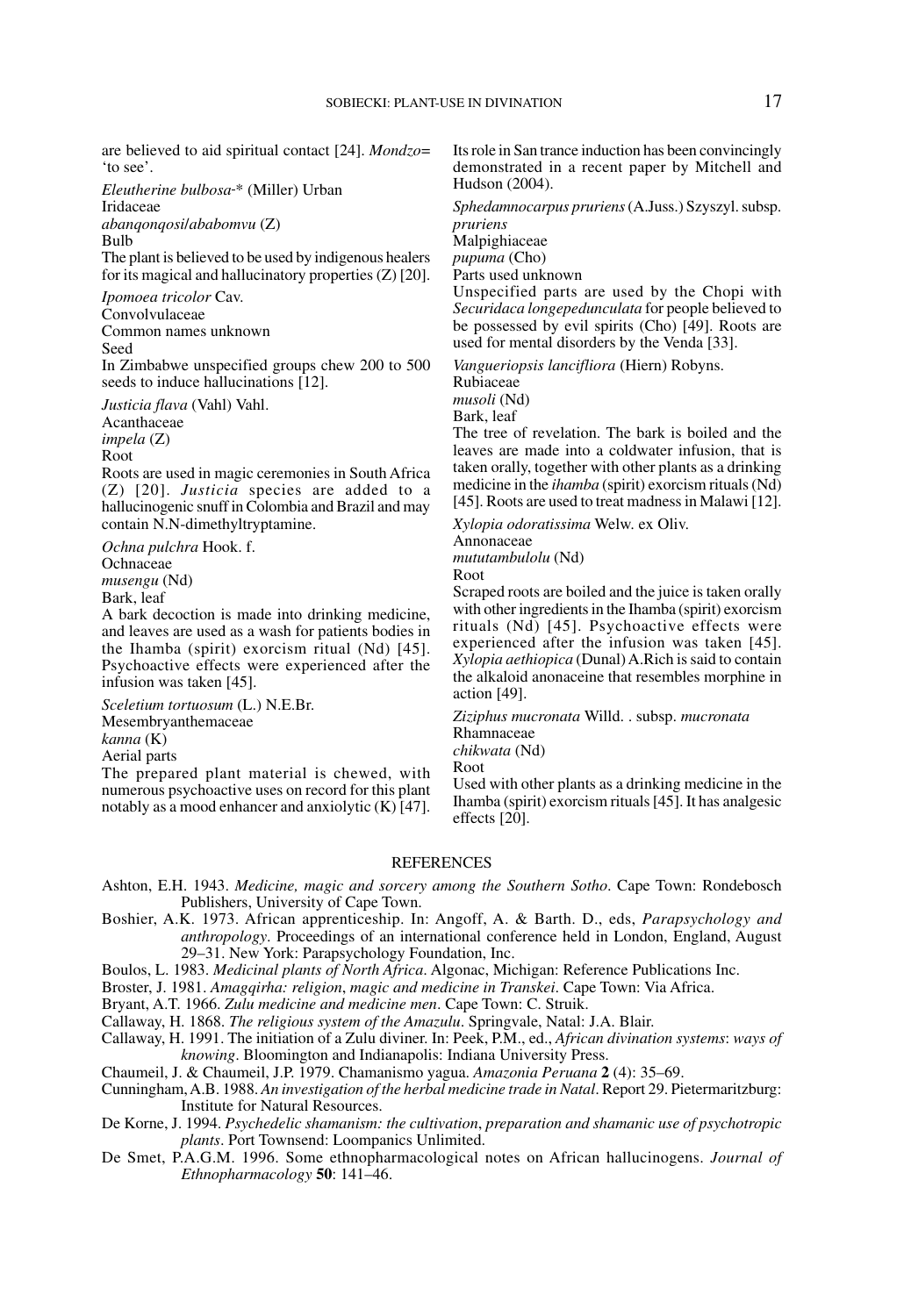- Dobkin De Rios, M. 1986. Enigma of drug-induced altered states of consciousness among the !Kung Bushmen of the Kalahari desert. *Journal of Ethnopharmacology* **15**: 297–304.
- Dold, T & Cocks, M.L. 1999. *Imithi yamasiko*—culturally useful plants in the Peddie District of the Eastern Cape with specific reference to *Olea europaea* subsp. *africana*. *PlantLife* **21**: 24–6.
- Dornano, S.S. 1929. Rainmaking in South Africa. *Bantu Studies* **3**: 185–189.
- Duke, J. 1985. *Handbook of medicinal herbs*. Boca Raton, Florida: CRC Press.
- Eislen, W.M. 1932. The art of divination as practised by the Bamasemola. *Bantu Studies* **1**: 1–4.
- Emboden, W. 1989. The sacred journey in dynastic Egypt: shamanistic trance in the context of the narcotic water lily and the mandrake. *Journal of Psychoactive Drugs* **21**: 61–75.
- Gelfand, M., Mavi, S., Drummond, R.B. & Ndemera, B. 1985. *The traditional medical practitioner in Zimbabwe*. Harare: Mambo Press.
- Gerstner, J. 1938. A preliminary checklist of Zulu names of plants with short notes. *Bantu Studies* **12** (3): 215–236, (4): 321–342.
- Gerstner, J. 1941. A preliminary checklist of Zulu names of plants with short notes. *Bantu Studies* **15** (3): 277–301, (4): 369–383.

Hall, J. 1994. *Sangoma: my odyssey into the spirit world of Africa*. New York: Simon & Schuster.

- Hammond-Tooke, W.D. 1998. Selective borrowing? The possibility of San shamanic influence on Southern Bantu divination and healing practices. *South African Archaeological Bulletin* **53**: 9–15.
- Harner, M.J. 1973a. *The Jivaro*. Garden City: Anchor Press and New York: Doubleday.
- Harner, M.J. ed. 1973b. *Hallucinogens and shamanism*. London: Oxford University Press.
- Hirst, M. 1990. *The healers art: Cape Nguni diviners in the township of Grahamstown*. PhD thesis, Rhodes University.
- Hirst, M. 1997. A river of metaphors: interpreting the Xhosa diviner's myth. In: McAllister, P., ed., *Culture and the commonplace*: *anthropological essays in honour of David Hammond-Took*. Johannesburg: Witwatersrand University Press.
- Hirst, M. 2000. Root, dream and myth. The use of the oneirogenic plant *Silene capensis* among the Xhosa of South Africa. *Eleusis*: *Journal of Psychoactive Plants and Compounds* **4**: 119–50.
- Hoernlé, A.W. 1937. Magic and medicine. In: Schapera, L., ed., *The Bantu speaking tribes of South Africa: an ethnographical survey*. London: Routledge.
- Hulme, M.M. 1954. *Wild flowers of Natal*. Shuter and Shooter, Pietermaritzburg.
- Hutchings, A. 1989. A survey and analysis of traditional medicinal plants as used by the Zulus, Xhosa and Sotho. *Bothalia* **19**: 111–23.
- Hutchings, A., Scott, A.H., Lewis, G., & Cunningham, A.B. 1996. *Zulu medicinal plants: an inventory*. Pietermaritzburg: University of Natal Press.
- Iwu, M.M. 1993. *Handbook of African medicinal plants*. Florida: CRC Press.
- Jacot Guillarmod, A. 1971. *Flora of Lesotho*. Lehre: J. Cramer.
- Jacot Guillarmod, A. 1982. *A list of Sesotho Plant names with corresponding scientific names*. Lesotho: Ministry of Agriculture.
- Johnston, T.F. 1972. *Datura fastuosa* L. Its use in Tsonga girls' initiation. *Economic Botany* **26**: 340–51.
- Junod, H.A. 1962. *The life of a South African tribe*. Volume 2. Second edition. New York: University Books Inc.
- Katz, R. 1976. Education for transcendence. In: Lee, R., & Devore, I., eds, *Kalahari hunter-gatherers*. Cambridge, Massachusetts: Harvard University Press.
- Katz, R. 1982. *Boiling energy*: *community healing among the Kalahari !Kung*. Cambridge, Massachusetts: Harvard University Press.
- Kohler, M. 1941. *The izangoma diviners*. Pretoria: Government Printers.
- Krige, E.J. 1940. *Medicine*, *magic and religion of the Lovedu*. DLitt thesis, University of the Witwatersrand.

Kuper, H. 1942. *An African aristocracy*: *rank among the Swazi*. London: Oxford University Press.

- Lambrecht, I. 1998. *A psychological study of shamanic trance states in South African shamanism*. PhD thesis, University of the Witwatersrand.
- Lamla, C.M. 1975. Present day diviners (*ama-gqira*) in the Transkei. MA dissertation, University of Fort Hare. Laydevant, F. 1932. Religious or sacred plants of Basutoland. *Bantu Studies* **6**: 65–9.
- Laydevant, F. 1939. Initiation du medecin-sorcier en Basutoland. *Anneli Latern* **3**: 99–139.
- Laydevant, F. 1946. La costume du hlonepho. *Africa* **16** (2): 83–91.
- Lee, R. 1979. *The !Kung San*: *men*, *women and work in a foraging society*. Cambridge: Cambridge University Press.
- Liengme, C.A. 1983. A survey of ethnobotanical research in South Africa. *Bothalia* **14** (3 & 4): 621–9.
- Loeb, E.M., Koch, C. & Loeb, E.M.K. 1956. Kuanyama Ambo magic. Part 6. Medicinal, cosmetical and charm flora and fauna. *Journal of American Folklore* **69**: 147–74.